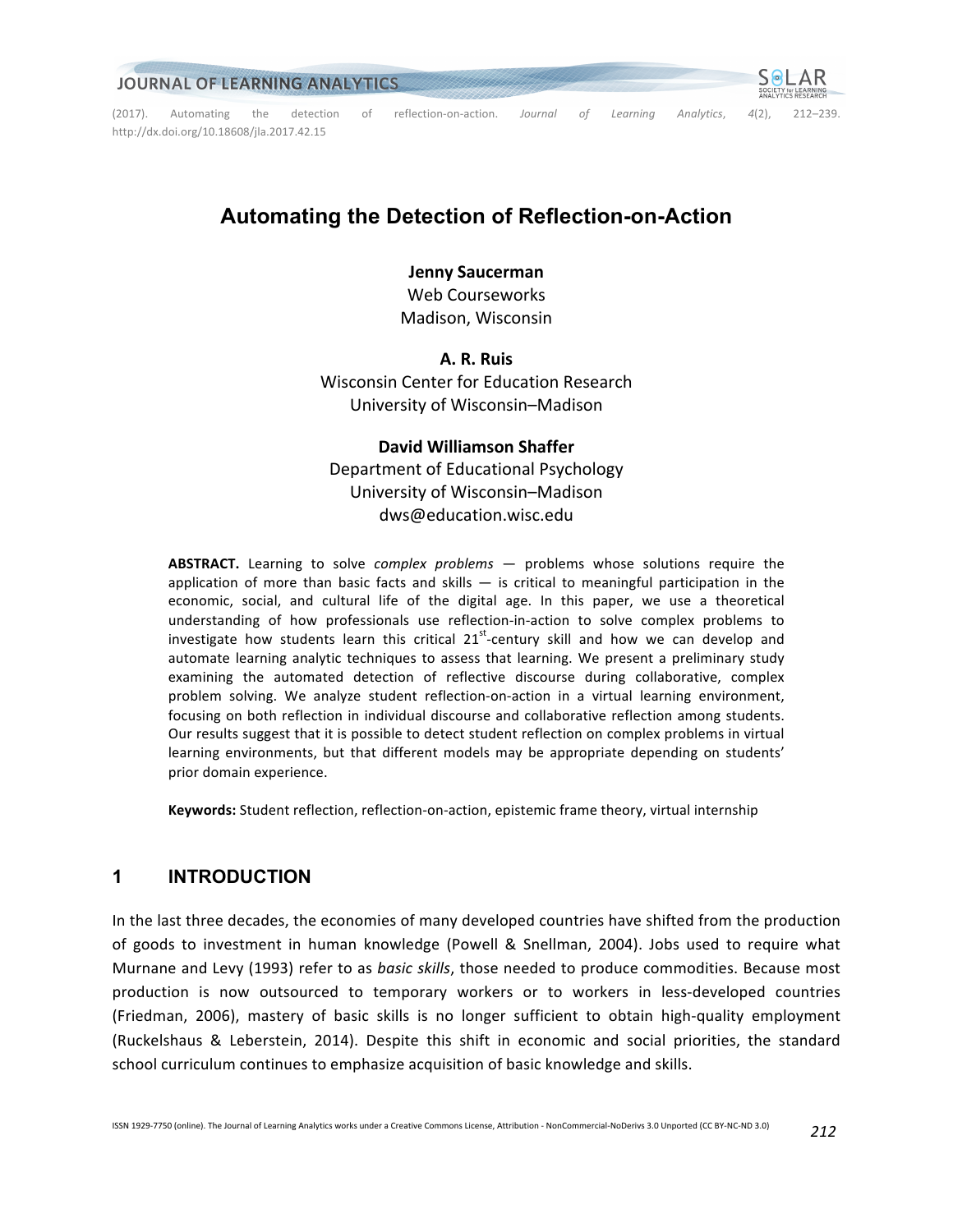

To succeed in the knowledge economy, young people need to learn how to frame, investigate, and solve problems that require more than just basic facts and skills. Learning to solve *complex problems* — illformed problems whose solutions require more than the application of basic knowledge and skills or routine procedures  $-$  is a critical component of equipping young people with the ability to participate meaningfully in the economic, social, and cultural life of the digital age (Autor, Levy, & Murnane, 2003a, 2003b; Levy & Murnane, 2004).

In this paper, we adopt Schön's (1983) theoretical perspective on how professionals solve complex problems — a process that he describes as *reflection-in-action* — to explore (a) how students can learn this critical  $21^{st}$ -century skill and (b) how we can assess that learning. Specifically, we focus on how to support this kind of learning in immersive virtual learning environments by exploring a learning analytic technique for automating the assessment of reflection-on-action during collaborative problem-solving activities.

Reflection-in-action is the ability to adapt the solutions developed for past problems to some current problem. In other words, it is an element of mastery that enables experts to draw on their experience to analyze and solve new problems. Schön argues that novices, who do not yet have the experience necessary for reflection-in-action, learn this skill through reflection-on-action: discussing their attempts to investigate and solve complex problems with each other and with mentors, or more knowledgeable others who help them understand how to analyze and interpret their actions in the domain.

In what follows, we present a preliminary study examining the automated detection of reflective discourse during complex problem solving. We begin by examining the conceptual underpinnings of reflection, and specifically of reflection-on-action. We then apply the resulting framework to analyze student reflection in an immersive virtual learning environment, focusing on both individual and collaborative reflection. Our results suggest that it is possible to detect student reflection on complex problems in virtual learning environments, but that different models may be appropriate depending on students' prior domain experience.

# **2 THEORY**

Complex problems can be distinguished from non-complex problems by the fact that they do not have well-formed solutions. For example, as Schön (1992) argues, when a civil engineer considers a road construction problem, he or she cannot solve it by applying "locational techniques or decision theory"; rather, "he [or she] confronts a complex and ill-defined situation in which geographic, financial, economic, and political factors are usually mixed up together" (p. 6). In other words, there is no single solution for the civil engineer's problem because the implementation of a typical solution from the civil engineering domain ("locational techniques or decision theory") would not sufficiently account for the ways in which geography, finances, the economy, the environment, or politics might affect the problem's solution. This complex problem requires a different problem-solving technique.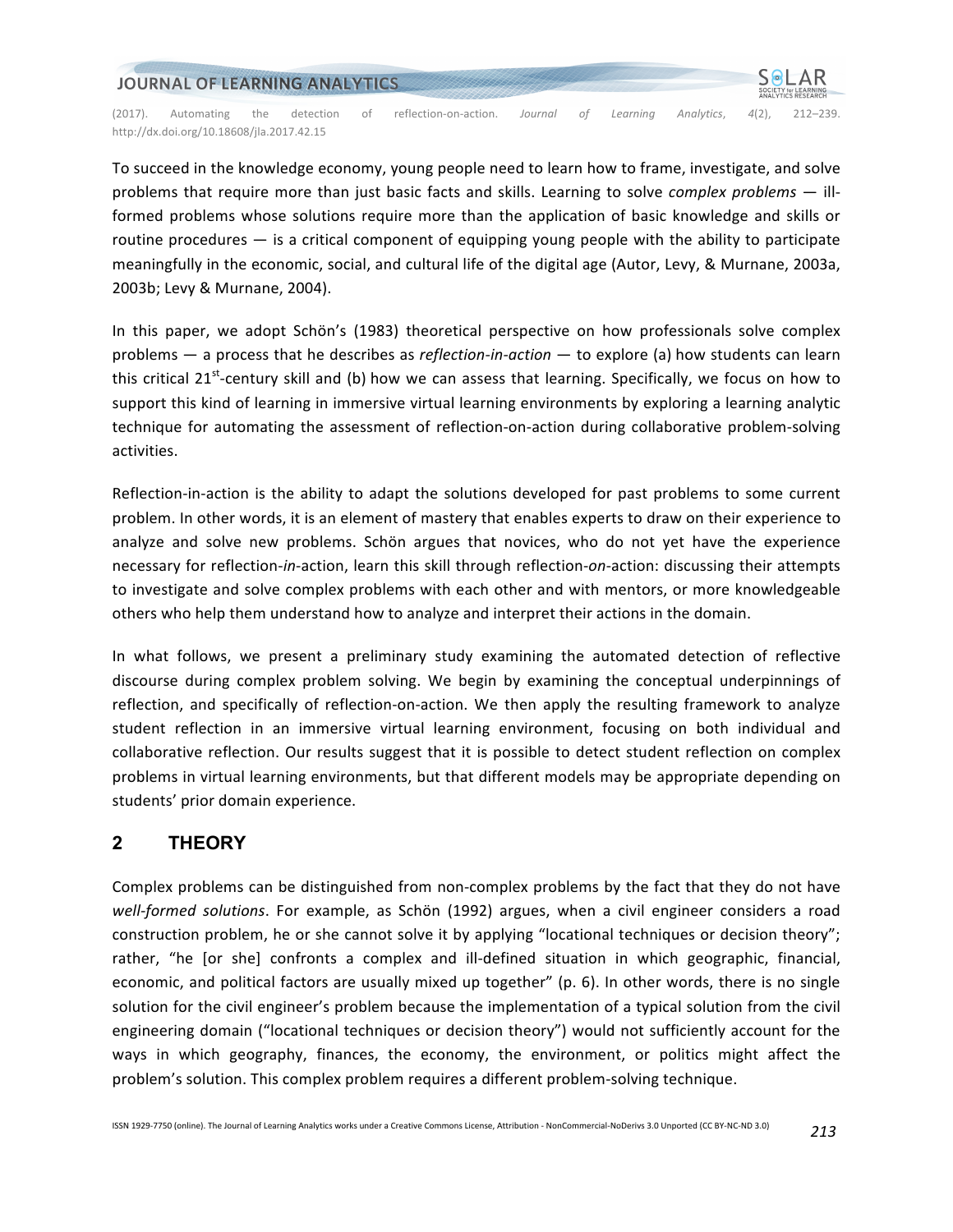

In many cases, real-world problems are not well formed and instead appear messy and indeterminate. Howard (1983) argues that ill-defined problems have vague goals and that the kind of information relevant to the problem is often unclear. Wood (1983) characterizes ill-defined problems as having components that are either unknown or not known with any degree of confidence; Kitchener (1983) suggests that such problems either have multiple solution paths or none at all. Building on this foundational work, Spector, Merrill, Elen, and Bishop (2013) argue that complex problems are characterized by a lack of consensual agreement on the appropriate solution. Graesser et al. (in press) further argue that complex problems can have families of solutions. Thus, complex problems cannot be solved algorithmically.

Practitioners who work in complex domains, then, cannot solve problems either by referring to some pre-existing procedure or by directly applying a method used in some previous problem. Instead, solutions are found through an iterative process of trial and observation. But these trials are not simply random guesswork. Schön (1995) argues that when professionals encounter novel problems, they attempt to solve them by running *informed experiments* performed and evaluated in real time as the problem is addressed (Schön, 1984).

This ability to perform and evaluate informed experiments in real time is a critical — perhaps *the* critical  $-$  feature of work in a complex domain. Schön calls this process *reflection-in-action*: the skill that "permits experimenters to carry out on-the-spot experiments that generate new data in the field while the intervention is still underway" (p. 26). Reflection-in-action takes place as experts in a domain (a) identify similarities between novel problems and past problems, (b) adapt the solutions from those past problems based on their understanding of the current problem, and then (c) evaluate the results of applying the adapted solution to the problem at hand, repeating these steps as needed until the problem is solved (Schön, 1983).

Although past solutions cannot be *directly* applied to a new complex problem, Schön argues that the process of reflection-in-action depends on having a professional repertoire of experiences gained by having previously solved similar problems. Professionals are able to identify the attributes of the novel problem that are both similar and dissimilar to problems that already exist in their professional repertoires. They can then make informed decisions regarding potential solutions and adjust those solutions as necessary.

This poses an issue for people who are learning to solve complex problems, including apprentices, interns, and students. Novices have few of the domain-relevant experiences necessary for reflection-inaction and little understanding of how to interpret the experiences they do have in domain-relevant terms. If reflection-in-action is a series of informed experiments performed and evaluated in real time as the problem is being addressed, then novices cannot reflect-in-action because they do not have the necessary experience in the domain to make informed decisions. They are capable only of relatively *uninformed experiments* that must be interpreted *outside* of the problem-solving process itself with the help of more experienced mentors.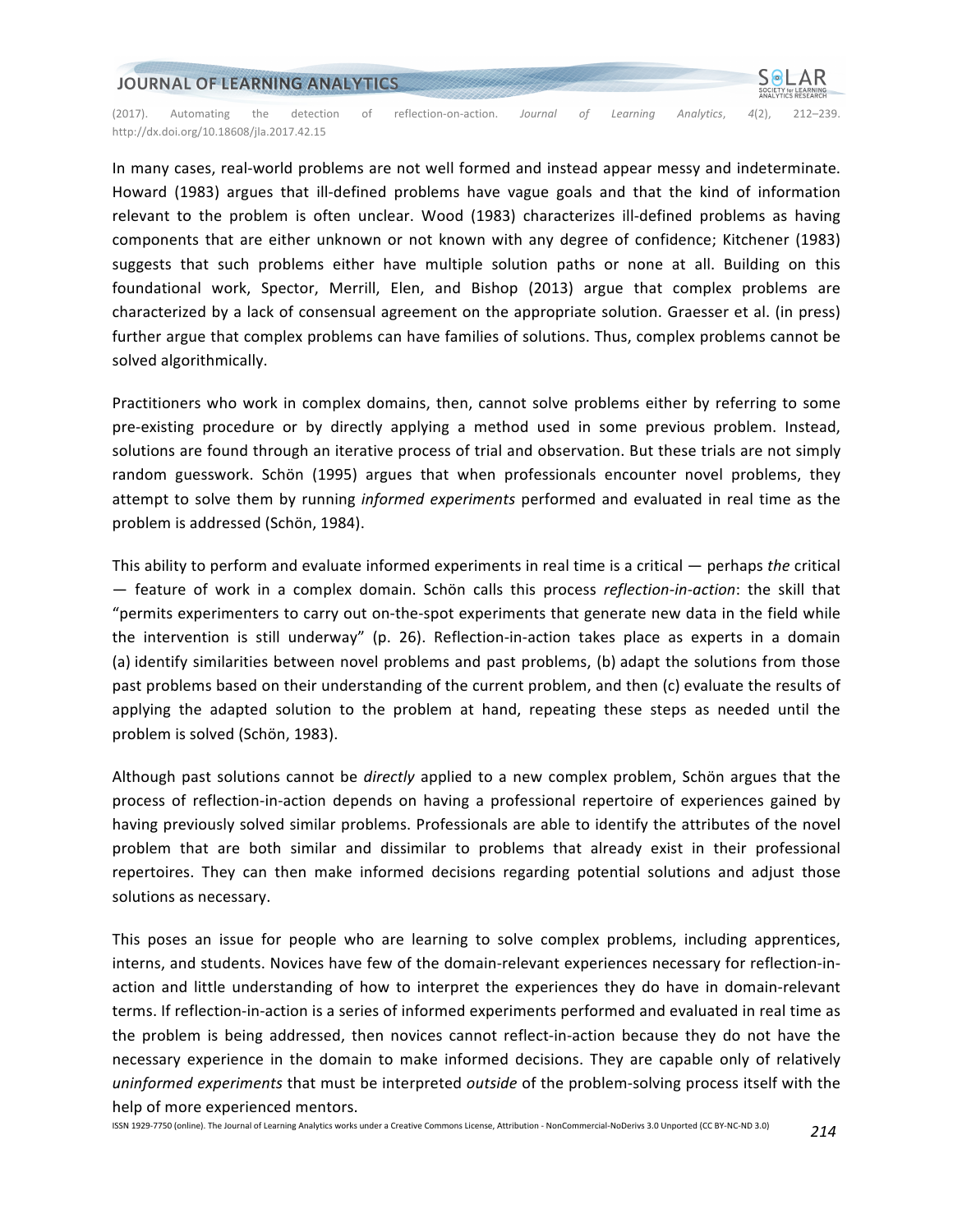

Schön refers to this process of relatively uninformed experimentation and interpretation outside the problem-solving process as *reflection-on-action*. Although novices in a domain do not have an extensive professional repertoire from which to draw potential solutions, they can learn to address complex issues in a domain by solving problems and then talking about their solutions  $-$  what worked, what did not work, and why — with mentors, who are more knowledgeable others in the domain (Schön, 1987).<sup>1</sup>

Reflection-on-action is thus a critical process for learning to solve complex problems through reflectionin-action.

### **2.1 Development of Reflection-on-Action**

<u> 1989 - Johann Barn, mars ann an t-Amhain an t-Amhain an t-Amhain an t-Amhain an t-Amhain an t-Amhain an t-Amh</u>

To understand what constitutes reflection-on-action and how to assess it, we first need to understand what it means to take action in the context of complex problem solving. Brown, Collins, and Duguid (1989) argue that in any domain there are routine behaviours that practitioners use to solve problems. Lave (1988), in turn, argues that one way novices develop expertise is by participating in some of the behaviours of the domain that practitioners use. Critically, however, Lave argues that these individual behaviours cannot be performed without what she calls a *conceptual model*. That is, novices cannot solve problems in a domain without knowing how to interpret their actions in the context of the domain.

Professionals have a particular way of looking at their actions: domain-specific interpretations of the actions performed in the context of the practice. For example, Goodwin (1994) argues that even though a farmer and an archeologist may look at the same mound of soil, they will notice different phenomena occurring within it: that is, they pay attention to the attributes of the soil that their respective domains consider to be important. Goodwin refers to this domain-specific interpretation as *professional vision.* Although the farmer and the archeologist are both engaging in the same action  $-$  evaluating soil  $-$  they have very different interpretations of that action: where the farmer sees the potential for nourishing crops, the archeologist sees the impact of structural decay.

These actions and their corresponding interpretations are what Novak and Cañas (2006) call a *concept*. They argue that when members of a practice believe that a particular concept occurs frequently, it is associated with a specific word or words. These labels for concepts, in turn, form a shorthand in discourse that allows members of the community to quickly reference them. In other words, practitioners use labels (specific words or phrases) to refer to significant concepts (actions and their associated interpretations) when they discuss problem solving in a domain.

 $<sup>1</sup>$  Some scholars have raised concerns that there may be little distinction between reflection-on-action and reflection-in-action</sup> (e.g., Eraut, 1994; Usher & Bryant, 1997). Reflection-on-action differs from reflection-in-action in that it only occurs after uninformed experimentation. According to Schön (1984), when novices practice reflection-on-action consistently, they become more and more able to practice reflection-in-action.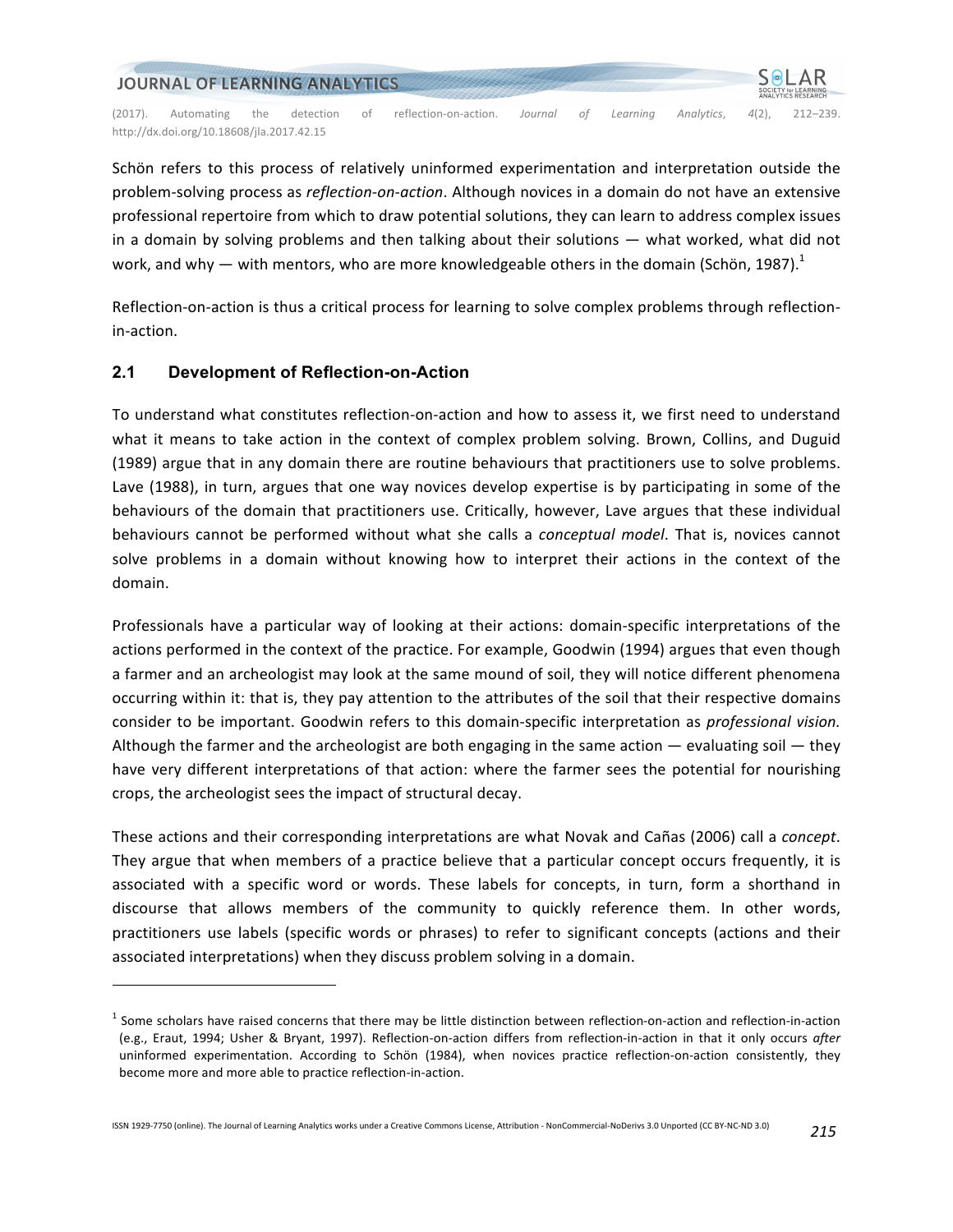

Thus, novices need to learn how to interpret action in terms of domain-relevant labels. When novices first enter a domain, they do not know these labels. The only way novices begin to understand these domain-relevant labels is by having experiences in the domain and, with the help of a more knowledgeable other, learning how to interpret those experiences using the language of the domain. As novices practice interpreting their experiences in the domain, more knowledgeable mentors provide feedback by labelling those experiences in terms of domain-relevant concepts. Over time, novices begin to identify concepts (actions and their associated interpretations) and refer to them by the appropriate labels (see Figure 1).

However, learning isolated concepts (and their associated labels) may only be the first step. Weeber, Klein, de Jong-van den Berg, and Vos (2001) suggest that new knowledge in a domain is created only when a domain-relevant connection is made between two pieces of indirectly related information. Novak and Cañas (2006) similarly suggest that expertise in a domain requires not only awareness of concepts and labels, but also understanding the relationships between concepts. They refer to these relationships as propositions: "statements about some object or event in the universe, either naturally occurring or constructed . . . [that] contain two or more concepts connected with other words to form a meaningful statement" (p. 1). It is therefore important for novices to understand not only the concepts that are important in a domain, but also the relevant connections between those important concepts.

Shaffer (2006; 2012) similarly argues that propositions (i.e., connections between pairs of concepts) are a critical element of complex thinking. He suggests that professionals see the world in an *epistemic frame*: a domain-specific configuration of connections among concepts that systematically links (a) skills (the things that a person does); (b) knowledge (the understandings that a person has); (c) values (the beliefs that a person has); (d) identity (the way a person sees him or herself); and (e) epistemology (the warrants that a person uses to justify decisions and actions). From this perspective, farmers do not only notice different phenomena of interest in soil than archaeologists do; they have different epistemic frames, different ways of thinking, acting, and making and justifying decisions.

In order to develop the ability to solve complex problems through reflection-on-action, novices need to learn not only how actions are interpreted and discussed in the domain, but also how these key concepts are systematically related to one another. The goal of reflection-on-action  $-$  the process that creates reflection-in-action  $-$  is to help novices make two different but related kinds of connections. The first kind involves *action-to-interpretation connections*, or concepts, which link actions performed in a domain to the interpretation of those particular actions in the domain. The second kind involves *concept-to-concept connections*, which build on the first and link one action-to-interpretation pairing to another (see Figure 1). Learning to make the first kind of connection, action-to-interpretation, develops a novice's professional vision and establishes a novice's ability to talk about the domain in the way experts do. The second kind, concept-to-concept, develops a novice's epistemic frame and establishes a novice's ability to think, act, and make and justify their decisions appropriately in the domain.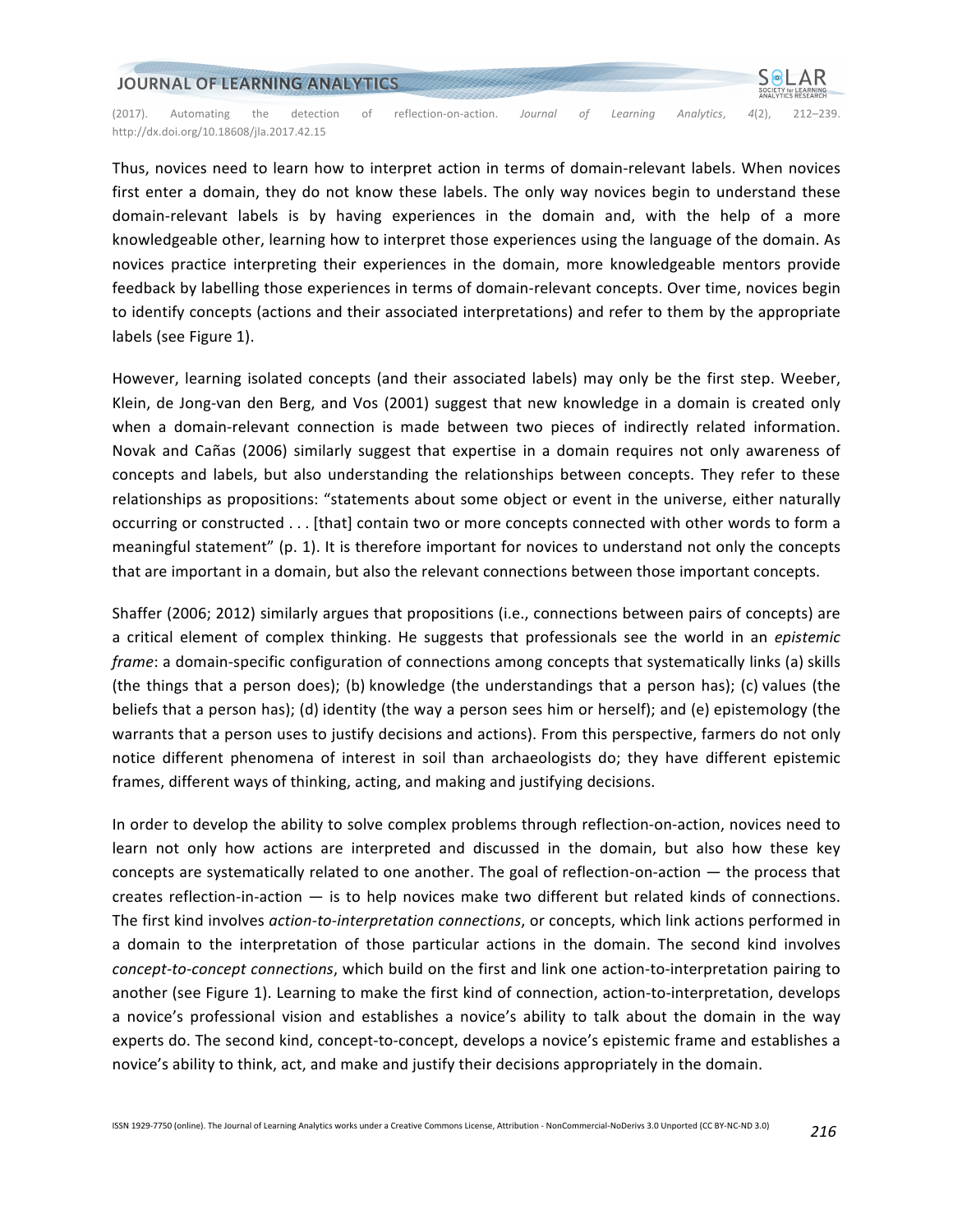#### JOURNAL OF LEARNING ANALYTICS

(2017). Automating the detection of reflection-on-action. *Journal of Learning Analytics*, 4(2), 212–239. http://dx.doi.org/10.18608/jla.2017.42.15



Figure 1: Reflection-on-action as a process involving relevant action-to-interpretation and concept-to**concept connections.**

#### **2.2 Assessment of Reflection-on-Action**

In order to assess reflection-on-action, we need to detect both the novice's development of professional vision (action-to-interpretation connections) and her/his development of an epistemic frame (conceptto-concept connections). Identifying connections indicative of professional vision requires determining whether novices are using appropriate labels for the domain interpretations of their specific actions. One way to accomplish this is to identify the domain concepts by their labels (the name given to specific actions and their corresponding interpretations) in the novices' discourse. Previous studies of domainspecific discourse have operationalized important domain labels by identifying simple keywords and complex character string matching (Arastoopour, Chesler, & Shaffer, 2014; Califf, & Mooney, 2003). In the context of reflection-on-action, we need to identify the labels relevant only to the specific action to be reflected upon. For example, the appropriate labels during reflective discourse in the farming domain will differ depending on whether the novice farmers are examining soil or tending to a sick animal.

Velardi, Fabriani, and Missikoff (2001) argue that domain-specific ontologies, or ways of thinking, can be captured by identifying and defining the concepts and relationships that characterize a domain. To do this, they use text-mining tools on documents created by domain experts to discover labels that are potentially useful identifiers for important domain concepts. Thus, complex character string matching can be used to identify domain-relevant labels (and hence, action-to-interpretation connections) in discourse.

The second key component of assessing good reflection-on-action is the identification of connections between those concepts.) A number of researchers (e.g., Chesler et al., 2015; Dorogovtsev & Mendes, 2003; Landauer, McNamara, Dennis, & Kintsch, 2007; Lund & Burgess, 1996; Siebert-Evenstone, Arastoopour, Collier, Swiecki, Ruis, & Shaffer, 2016) argue that connections between domain concepts can be detected when they are all present within a given segment of data, or through *co-occurrences*. I Cancho & Solé (2001) argue that co-occurrences between domain concepts in discourse are significant because they are not simply the result of a known frequency of word distribution: they do, in fact, have meaning, especially when they co-occur frequently (Newman, 2004). These co-occurrences between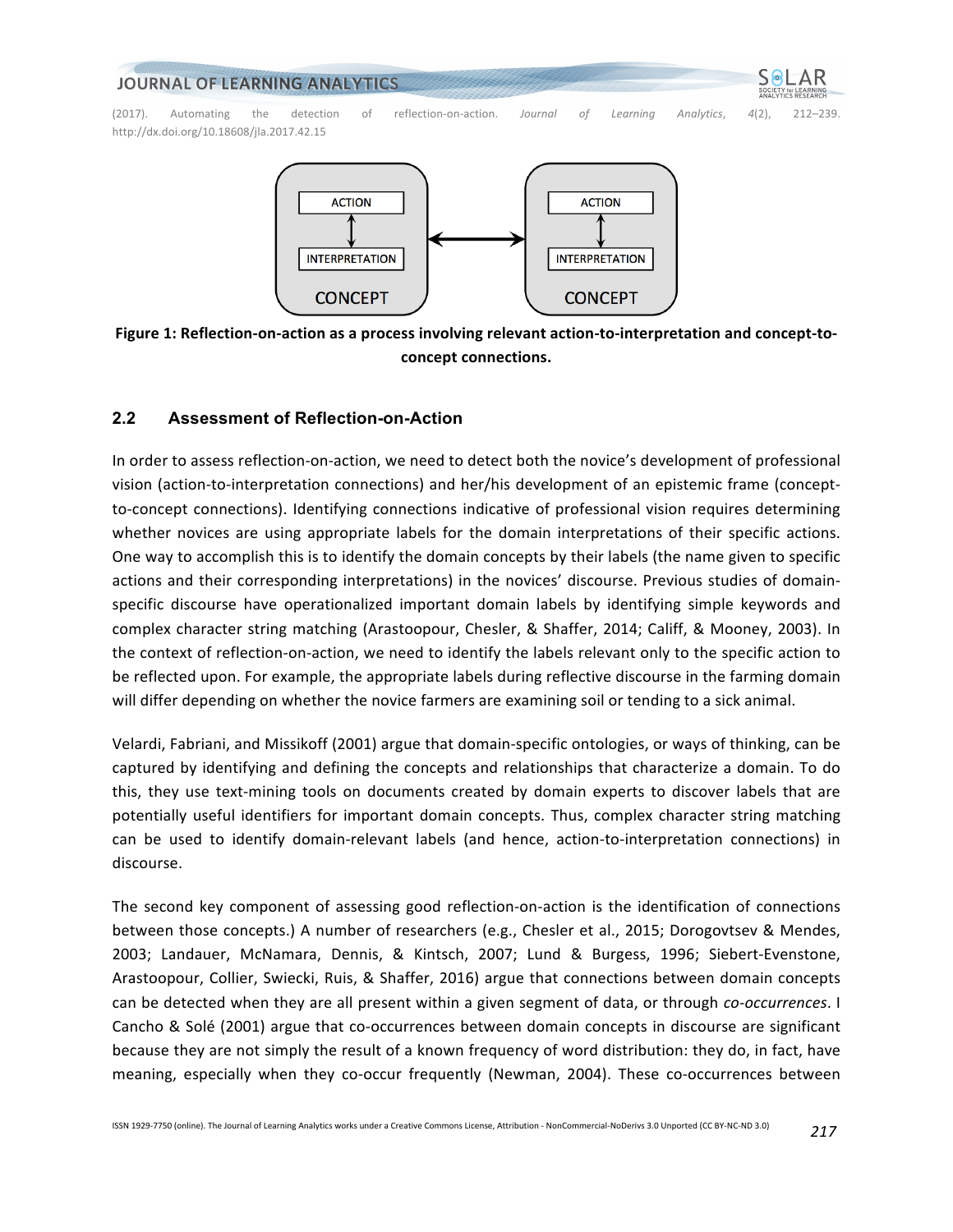

domain concepts are therefore likely to occur more frequently than chance co-occurrence would explain.

Shaffer et al. (2009) argue that the associative structure of conceptual connections can be modelled by identifying co-occurrences of relevant concepts in close temporal proximity. One possible operationalization of relevant concept-to-concept connections, then, is to identify relevant cooccurrences between concepts. This method has been used in previous research to describe the way professionals interpret their own actions within their respective domains and how that interpretation develops from reflection-on-action in professional practice (e.g., Hatfield, Shaffer, Bagley, Nulty, & Nash, 2008; Svarovsky & Shaffer, 2006). This work suggests that novices who practice reflection-on-action with more knowledgeable others start to exhibit the same co-occurrences  $-$  the same relevant connections between domain concepts — in discourse as experts (Nash & Shaffer, 2013). This imitation of relevant co-occurrences between domain concepts, they argue, is indicative of increased expertise in the domain.

The identification of the domain-relevant labels in discourse through the use of regular expression matching may therefore provide a good operationalization of the action-to-interpretation connections novices need to learn in order to develop their professional visions. Additionally, relevant cooccurrences between these labels may provide a good model of the relevant concept-to-concept connections novices need to make in order to develop their epistemic frames, a process that can be fully automated.

Automating the detection of reflection-on-action is thus a simpler problem than automating the detection of reflection more broadly in learning analytics. First, although students are learning to solve complex problems, reflection-on-action typically occurs in well-defined contexts, in which students reflect on one part of the problem-solving process with the guidance of a more knowledgeable other. Because the goal of the reflective activity is to help students interpret actions and make the connections indicative of professional practice in a specific domain, the detection problem is significantly constrained by the context. Because of this constraint, automated detection algorithms need not be as complex as those designed for more general contexts, such as the technique developed by Ullmann, Wild, and Scott (2012) to detect reflective writing in blogs.

Second, the nuance and contextualization critical to many learning analytic techniques designed for reflective language, such as those developed to detect student attitudes, are not as important in contexts where the goal of the reflective activity is to learn to frame, investigate, and solve problems in a domain the way professionals do. For example, Gibson and Kitto (2015) argue that fully automated coding processes are ineffective for identifying complex linguistic devices, such as sarcasm or personal satisfaction with progress toward a goal. However, detection of reflection-on-action, as we have defined it here, does not require sensitivity to such linguistic elements.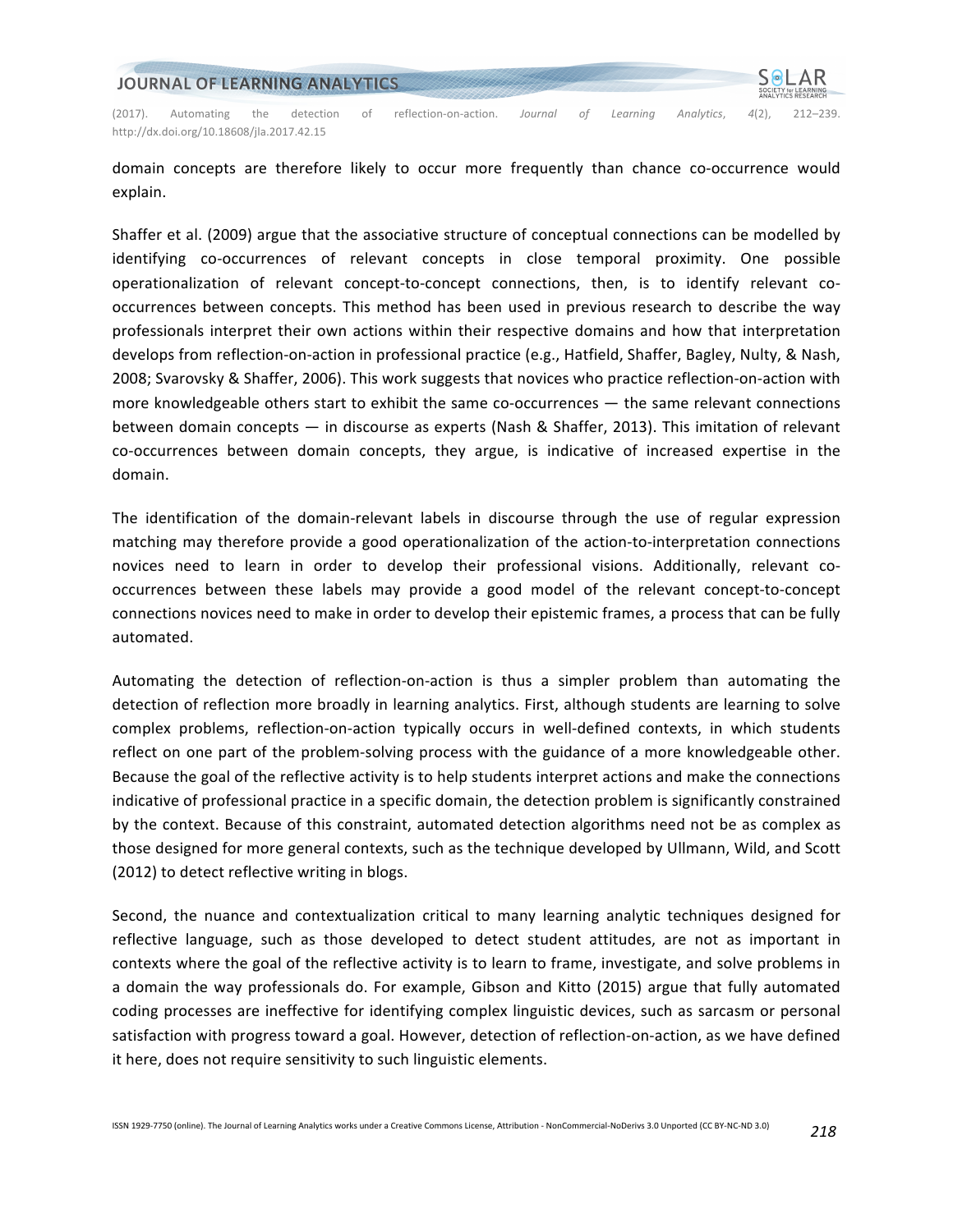

In what follows, we explore a method for automating the detection of reflection-on-action in the context of a virtual internship.

#### **2.3 The Unit of Analysis for Assessing Reflection-on-Action**

To accurately assess novices' ability to reflect-on-action, we must understand the process by which reflection-on-action develops. Much of the research on how novices learn how to reflect on their actions has been conceptualized in terms of *metacognition*: the process with which people monitor, assess, and modify their own thoughts and behaviours (Kim, Park, Moore, & Varma, 2013). In this sense, reflectionon-action is a critical form of metacognition (e.g., Hacker, Dunlosky, & Graesser, 2009; Desautel, 2009; Grant, 2001; Fogarty, 1994). Although scholars theorize different relationships between reflection and metacognition (e.g., Gama, 2004; McAleese, 1998), the literature on the development of metacognition provides a useful frame for understanding reflection, and thus the development of reflection-on-action.

One key finding from this literature is that interaction with others plays a key role in the development of metacognition (e.g., Miller & Geraci, 2011; Coutinho, Wiemer-Hastings, Skowronski, & Britt, 2005; Veenman, Van Hout-Wolters, & Afflerbach, 2006). Kim and colleagues (2013), for example, argue that novices in a domain are faced with a metacognitive paradox: metacognition is only possible when people know that they need to be conscious of their thoughts and behaviours, and the only way to learn to be aware of thoughts and behaviours is to first recognize that you are not aware of them, which cannot happen in isolation. This can only be resolved, Kim and colleagues suggest, by having someone else draw attention to the metacognitive process, hence the critical role of interaction with others in the development of metacognitive ability. In particular, Kim and colleagues argue that peers are important sources of interaction in the development of an individual's ability to think metacognitively. They argue that metacognition (and the development of metacognition) occurs not only at the level of the individual, but also at the level of the group. Because of this, peers are able to *scaffold* each others' capabilities within a domain, even when they are still in the process of development (see also Xun & Land, 2004).

According to Wood, Bruner, and Ross (1976), scaffolds reduce the complexity of a task that is initially beyond what a novice can accomplish in a domain. Peers are able to act as metacognitive scaffolds by expressing other perspectives on the same complex problem. Campione, Shapiro, and Brown (1995), for example, argue that effective learning environments can facilitate development of expertise by encouraging novices to explore different aspects of a topic that interests them. In this scenario, no single student has complete expertise. Rather, they specialize in one part of the content. Learners in such an environment engage in what Palinscar and Brown (1984) call reciprocal teaching. When novices engage in reciprocal teaching, they share the knowledge they gained about the different aspects of the topic they studied and learn about a different aspect of that topic from other students. In this form of scaffolding, Campione and colleagues (1995) argue, teamwork arises from the pooling of varieties of expertise.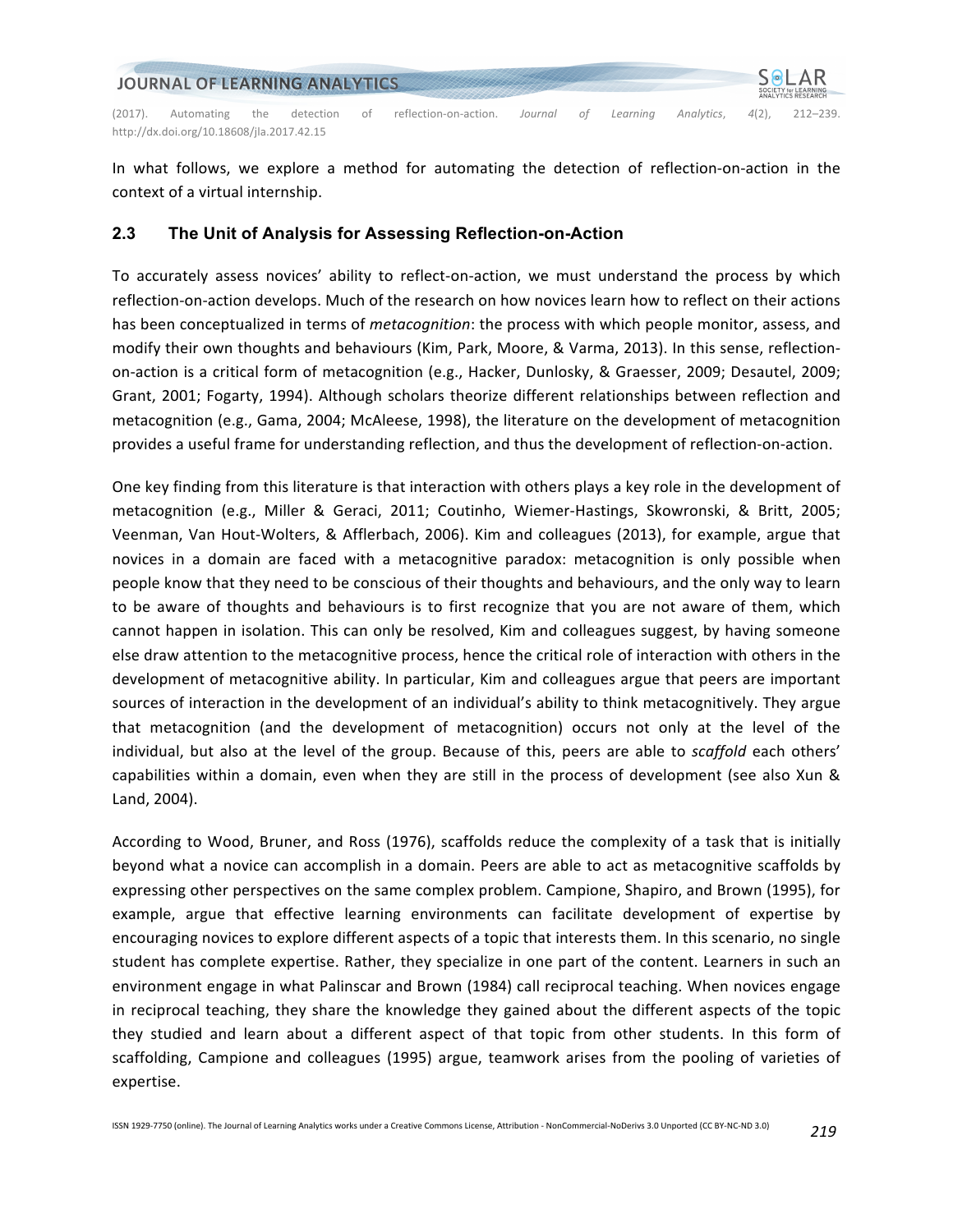#### JOURNAL OF LEARNING ANALYTICS

(2017). Automating the detection of reflection-on-action. Journal of Learning Analytics, 4(2), 212–239. http://dx.doi.org/10.18608/jla.2017.42.15

### **2.4 Data Segmentation**

This sharing of differential expertise may play an important role in the assessment of reflection-onaction. In particular, a critical component of good reflection-on-action is the ability to identify relevant  $concept-to-concept connections$  — that is, connections relevant to the action being discussed. Because peers are often able to fill in missing knowledge gaps for other members of their peer groups, reflectionon-action may need to be assessed both at the level of the individual  $-$  the connections among concepts novices make themselves  $-$  and at the level of the group. Or, it may be that assessing individual students' ability to reflect-on-action is more appropriate for more advanced students in the domain and assessing a group's ability to reflect-on-action may be more appropriate for novice students. The possibility that sharing of expertise plays a role in reflection-on-action suggests that data segmentation is a critical concern in modelling the presence of these connections  $-$  that is, we need to specify the range in the data over which we will measure co-occurrences of action-relevant labels.

In the context of discourse analysis, data segmentation refers to the identification of units of analysis within a given set of discourse data. For example, analysis might take place either at the level of the word, the sentence, or the paragraph. An analysis might also consider an utterance to be the unit of analysis (individual students) or perhaps an entire class discussion (groups of students). Rupp, Gushta, Mislevy, and Shaffer (2010) argue that these segmentation boundaries have significant consequences for results of discourse analyses. Consider the following example:

**Student 1:** My stakeholder cared about **birds**. **Student 2:** They also cared about **housing**.

In this example, we might care about, say, the co-occurrence of "birds" and "housing." If we define the unit of analysis to be at the level of an utterance (one single turn of talk in discourse), we might argue that the co-occurrence is not present, as Student 1 only talked about birds, and Student 2 only talked about housing. But if we were to define the unit of analysis to be at the level of the entire discussion, we might argue that the co-occurrence is present, as Student 1 talked about birds, and Student 2 talked about housing. The level at which data is segmented may therefore greatly affect the assessment of novices' reflection-on-action, so this must be considered when developing an automated assessment.

#### **2.5 Assessing Reflection-on-Action in a Virtual Internship**

In this paper, we examine how to assess students' ability to reflect-on-action from two perspectives. We argue that appropriate identification of novices' reflection-on-action will potentially depend on the extent to which:

1. Students can construct concepts — that is, action-to-interpretation connections — and also connect concepts to one another. In other words, to what extent have students developed their professional visions and epistemic frames, respectively?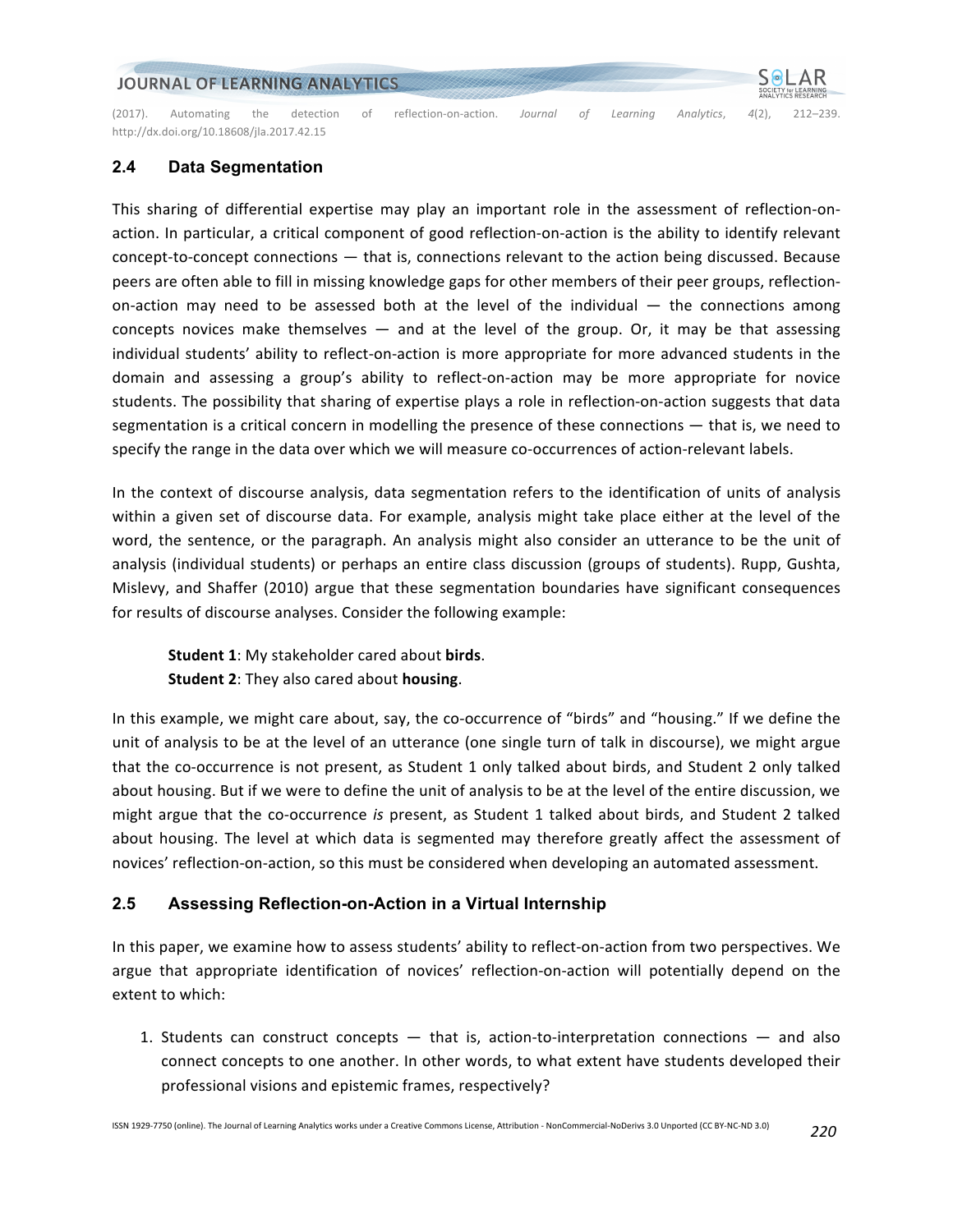

2. Students rely on their peers to make relevant action-to-interpretation connections and relevant concept-to-concept connections rather than making these connections on their own.

If novices in a domain begin to learn how to reflect-on-action by first developing a professional vision and then by developing an epistemic frame, it would be helpful to develop an assessment that uses evidence for the development of a professional vision or an epistemic frame depending on the novices' prior expertise. An assessment more appropriate for very novice students might detect the presence of action-to-interpretation connections that are central to the development of a professional vision. Similarly, an assessment more appropriate for more expert students might detect the presence of the relevant concept-to-concept connections that are key in the development of an epistemic frame. Moreover, novices may be able to start making relevant concept-to-concept connections but only by relying on other members of the group to fill in gaps in knowledge or skill. In that case, it may be more appropriate to assess the novice group as a whole rather than assess each individual.

We address these issues in the context of *Land Science*, a virtual internship in urban planning. Virtual internships are digital simulations of real-world internships and thus are modelled after the culture of a particular professional domain. To create an accurate model of a domain's culture, researchers conduct an ethnographic study that examines the ways in which novices learn within a particular domain (Bagley, 2010; Hatfield & Shaffer, 2010; Nash & Shaffer, 2013). Researchers can then identify activities, reflective practices, and pedagogical techniques within ill-structured professional domains that should be accounted for in the design of the internship (Arastoopour & Shaffer, 2015). The development of *Land Science*, for example, was informed by the results of an ethnographic study of the urban planning domain (Bagley, 2010).

In their ethnography, Bagley (2010) describe the ways in which an urban planning professor taught reflection-on-action to his students. He began by modelling reflection-on-action for the students and then proceeded to provide the students with feedback regarding their own reflection-on-action while problem solving. After several sessions in which the professor modelled reflection-on-action, the urban planning students began to solve problems in urban planning by reflecting on their actions using language similar to their professor's. Urban planning is thus a domain in which reflection-on-action is a critical component of learning how to solve complex problems. As such, a simulation of that domain needs to contain not only domain-relevant activities, but also reflection-on-action with a more knowledgeable other.

#### **2.6 Research Questions**

In what follows, we investigate three critical issues in the assessment of reflection-on-action. First, we ask whether identifying relevant co-occurrences of codes is an appropriate model for detecting whether students have made relevant concept-to-concept connections within an utterance — and thus whether they are engaging in reflection-on-action. Second, if this model is appropriate, does the discourse of students with and without prior domain experience (relative domain experts and novices, respectively)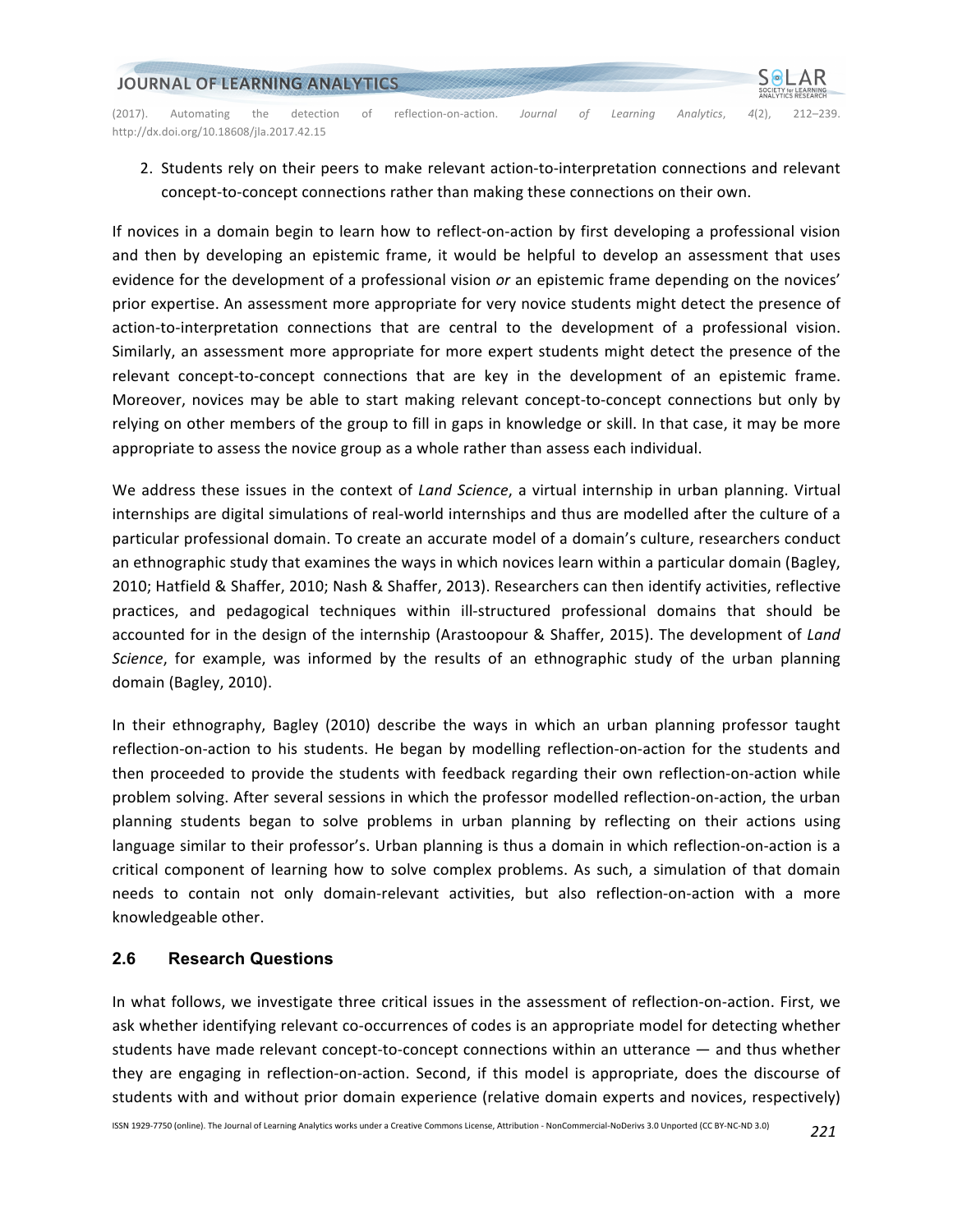

differ based on the relevant co-occurrences of codes in the discourse of individuals? As discussed above, experts are more likely to make relevant concept-to-concept connections, so we hypothesize that relative domain experts will exhibit more co-occurrences of codes than novices. Lastly, if novices are less able than relative experts to make connections individually, are novices able to make relevant connections collaboratively? In other words, are novices able to provide metacognitive scaffolding for one another?

We address these issues with the following research questions:

RQ1: Do relevant co-occurrences of codes model relevant concept-to-concept connections in single utterances?

RQ2: Are relative domain experts more likely to exhibit relevant co-occurrences of codes in single utterances than novices?

RQ3: Do novice groups exhibit relevant co-occurrences of codes differently than relative domain experts?

# **3 METHODS**

### **3.1 The** *Land Science* **Virtual Internship**

The data analyzed in this study were collected from the virtual internship *Land Science* (Bagley, 2010). In Land Science, students take on the role of interns at a fictitious urban and regional design firm. The objective of the internship is to present a land-use plan in response to a fictitious request for proposals from the mayor of Lowell, MA. Students work together in groups with adult mentors through an online platform that includes email, chat interface, and various tools and resources. They try to balance the demands of various stakeholder groups, which may be in conflict, and weigh the trade-offs of making various land-use decisions for Lowell.

One key element in the practice of urban planning is a site visit. On a site visit, urban planners physically visit an area of interest in order to observe geographic and demographic features that may affect an eventual land use plan (White & Feiner, 2009). For example, they may look at residents' habits, the presence and behaviour of animals in the area, and whether there are important characteristics or natural features not accounted for in maps or other existing documents. Urban planners conduct these site visits to determine the ways in which city plans can meet the needs of the people who live and work in that city. One critical component of this process is identifying and meeting with *stakeholders*: groups of people who have shared interests and desires for the site. Representing stakeholder interests is therefore an important concept in the domain of urban planning.

ISSN 1929-7750 (online). The Journal of Learning Analytics works under a Creative Commons License, Attribution - NonCommercial-NoDerivs 3.0 Unported (CC BY-NC-ND 3.0) *222* One key activity in the virtual internship is thus a *Virtual Site Visit* (VSV). During the VSV, students gather information regarding one particular stakeholder group's needs. They do so by reading documents that, within the fiction of the internship, were written by members of the stakeholder group. The students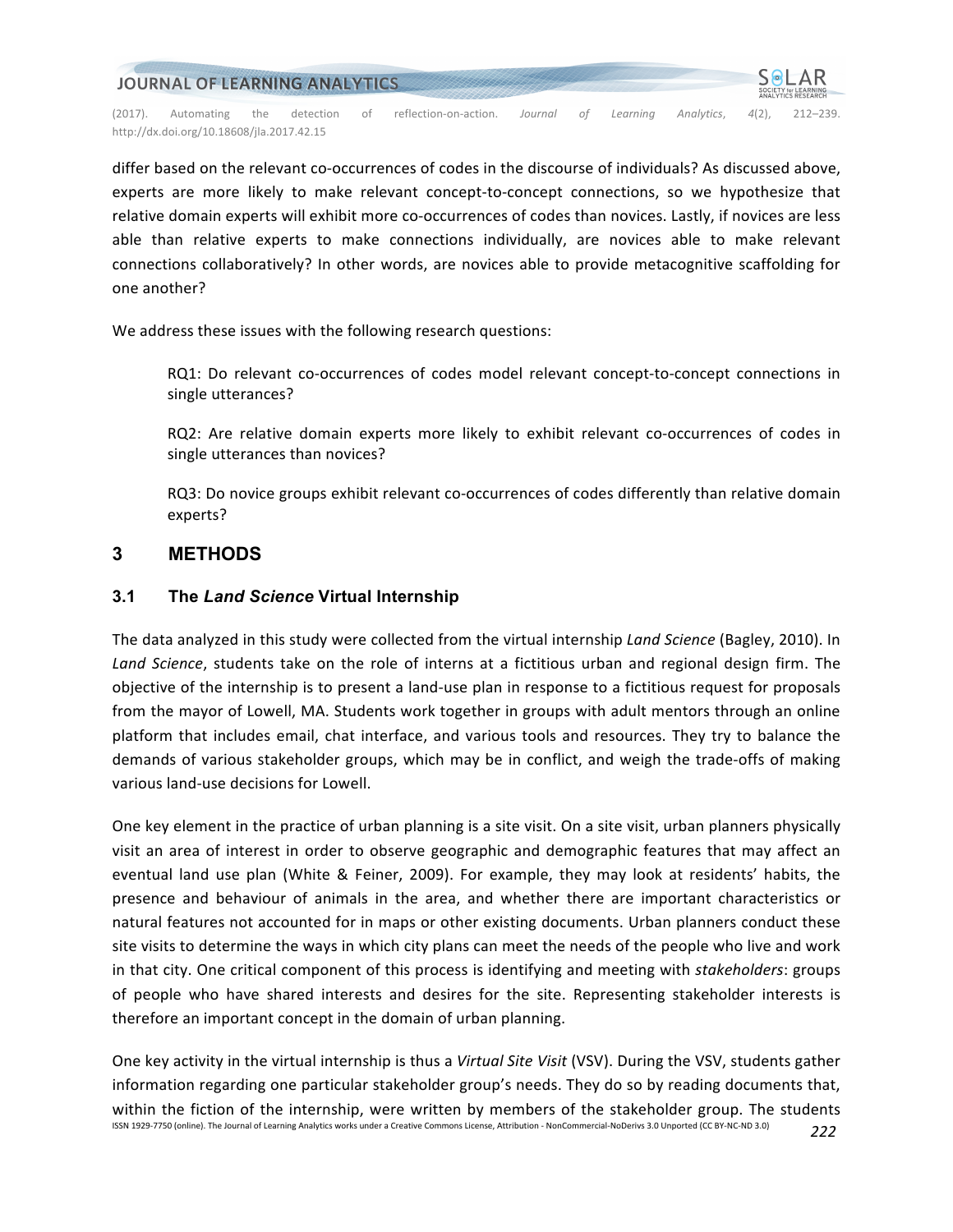

take notes on their stakeholders' concerns based on the results of their research, which inform students' proposed land-use plans later in the internship. In other words, the VSV simulates one of the complex problems that real urban planners solve, namely, identifying stakeholder concerns. But of course, novices can't interpret their actions in the domain or make connections between relevant domain concepts without the guidance of a more knowledgeable other through reflective discussion. Therefore, in order to accurately simulate professional practice, the VSV must be followed by a reflective discussion about the site visit with a more knowledgeable other. To prompt this reflective discussion within the Land Science simulation, the adult mentor asked the students the following question:

So, planners, you just conducted a virtual site visit. What did you find out about your stakeholders?

In *Land Science*, the stakeholders' concerns are categorized in terms of social issues (e.g., housing for low-income residents, job creation, or the local economy) and environmental issues (e.g., the amount of runoff in the water, carbon monoxide levels, or bird populations). These three urban planning concepts  $-$  knowledge of social issues, knowledge of environmental issues, and knowledge of representing stakeholders  $-$  are both (a) relevant to the activity just completed (the VSV) and (b) important in the context of the urban planning domain (Dodman, McGranahan, & Dalal-Clayton, 2013). The internship therefore prompts students to make relevant concept-to-concept connections between the concepts of representing stakeholder concerns and both the social and environmental issues that stakeholders care about.

### **3.2 Participants**

Data were collected from 186 students at schools in the United States. Of these, 69 were high school students with no prior experience of urban planning before participating in the *Land Science* virtual internship. The remaining 117 were college students enrolled in an introductory urban planning course at a large public university. Of the participants, 91 were male and 95 were female. No other demographic data were collected.

### **3.3 Data Collection**

All participants used the same version of *Land Science*, and all activities occur within the online interface. The conditions of each implementation were standardized to the extent possible in educational settings. *Land Science* consists of a set of discreet activities, which take approximately 10 hours of contact time to complete. High school students completed *Land Science* either as a stand-alone activity (out-of-school time) or as part of a class (e.g., a science or civics class); none of the high school students had learned about urban planning prior to using the simulation. College students completed Land Science as part of an introductory urban planning course; thus, the college students learned about urban planning theories and practices immediately before using the simulation.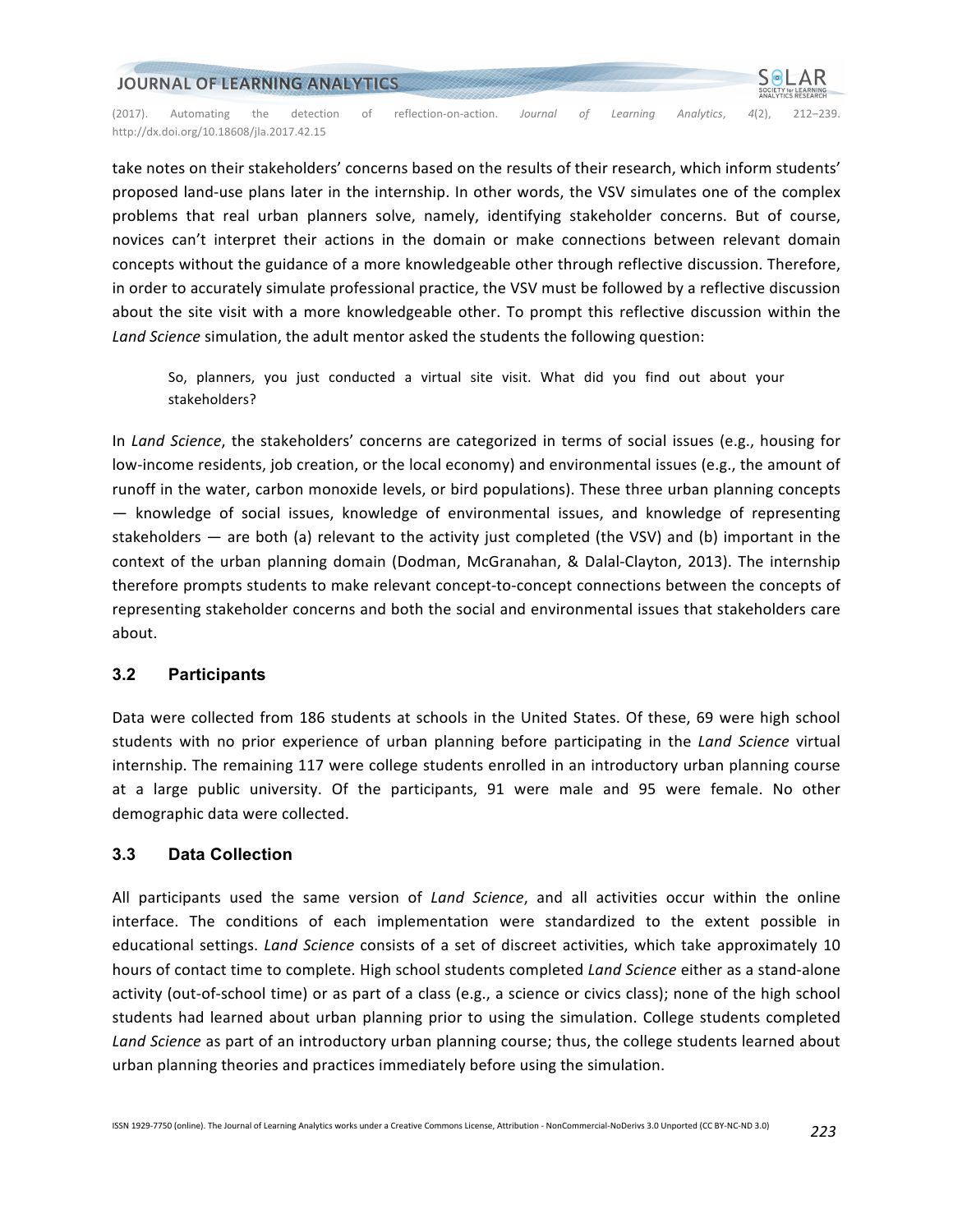

Because the college students in the study had been introduced to urban planning concepts in their coursework and had more educational experience in general, they were categorized as having *prior domain* experience in the analysis. They were categorized as *relative domain experts*, while the high school students were categorized as *novices*.

The data used in this study were collected from one activity, the VSV reflection, which occurs in a single session early in the simulation, after a review of the request for land-use proposals and the VSV itself. Students were randomly assigned to project teams of 4–5 individuals, and they remained in the same teams from the beginning of the simulation through the VSV reflection activity.

The *Land Science* virtual internship automatically records all messages sent by students and mentors using the built-in online chat interface, which is how students communicate with their groups and their mentors during the simulation. These messages were segmented by utterance, where an *utterance* is defined as a single instant message in the chat program: any text typed into the chat interface and shared with the group using the *Send* button.

There were a total of 693 utterances in response to this reflective question. College students averaged 4.34 utterances in response to the reflection prompt  $(SD = 3.58)$ , and high school students averaged 2.68 utterances in response to the prompt  $(SD = 1.77)$ .

### **3.4 Human Evaluation of Relevant Concept-to-Concept Connections**

To determine whether relevant co-occurrences of codes can model human-evaluated relevant conceptto-concept connections, two trained humans evaluated the data for the following:

- relevant concept-to-concept connections within utterances;
- relevant concept-to-concept connections within group discussions.

To identify relevant concept-to-concept connections, the human raters used a coding rubric (see Table 1) to determine the presence or absence of the three key concepts: knowledge of social issues, knowledge of environmental issues, and knowledge of representing stakeholders. The raters then used their judgment to assess whether students made connections among the concepts.

| Code                        | Code Description                            | Example                          |
|-----------------------------|---------------------------------------------|----------------------------------|
| Knowledge of Social         | Utterance referring to social issues (e.g., | I worked with a group that cared |
| <b>Issues</b>               | jobs, crime, housing)                       | about nests, housing,            |
|                             |                                             | phosphorous, and runoffs.        |
| Knowledge of                | Utterance referring to environmental        | I worked with the Connecticut    |
| <b>Environmental Issues</b> | issues (e.g., runoff, pollution, animal     | River Water council and they     |
|                             | habitats)                                   | cared about the environment.     |
| Knowledge of                | Utterance referring to representing         | You may have to make             |
| Representing                | stakeholders (e.g., referring to a specific | compromises, because the         |
| Stakeholders                | stakeholders' needs by name, referring      | stakeholder groups sometimes     |
|                             | to the needs of the stakeholder group)      | disagree.                        |

#### **Table 1: Concept Codes**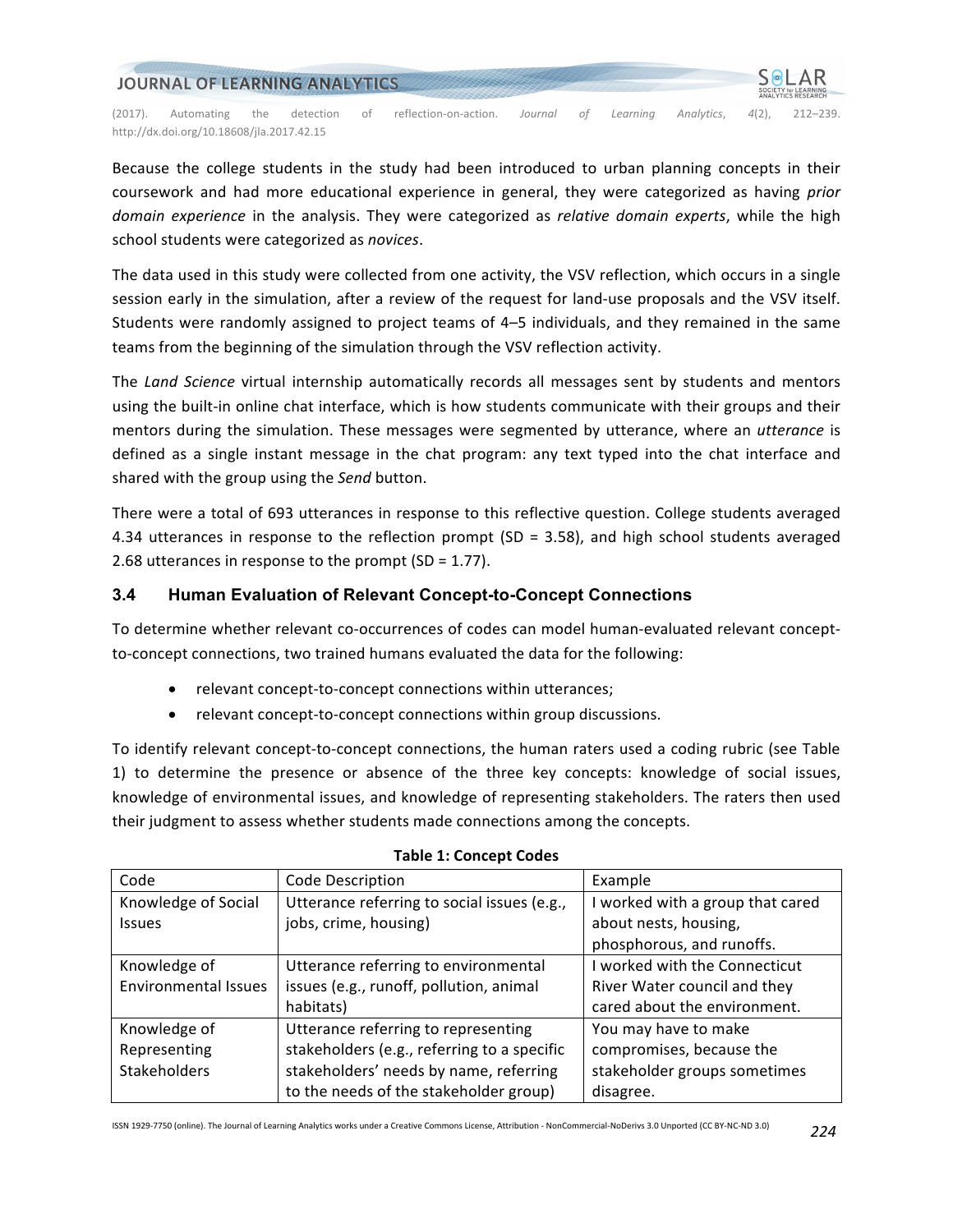

*Relevant concept-to-concept connections within utterances.* Because the purpose of the VSV was to collect information about stakeholder concerns for the community, we defined utterances as exhibiting *relevant concept-to-concept connections* whenever a student identified a relationship between the urban planning concepts of stakeholders and their social and environmental issues. Here is one such example from the dataset:

they would like to boost the economy without harming any natural habitats

This utterance was considered to have made the relevant concept-to-concept connections because this student recognized that the stakeholders ("they") understood that boosting "the economy" might cause some harm to the environment ("natural habitats"). The following utterance also draws this connection:

They each have something they want to address and some of them intertwine as well. Their primary mission is to alleviate the poverty gap by having lower income people get involved in the housing market so they want a lot of houses. They also care a lot about the water quality.

This utterance also draws an explicit connection ("some of them intertwine as well") with the stakeholders ("they"; "their primary mission") and their environmental ("water quality") and social ("alleviate the poverty gap") concerns.

In contrast, this utterance was not considered to have made the relevant concept-to-concept connections:

I definitely would prefer to preserve wildlife over increasing housing for the community. I feel that species that are struggling to survive deserve protection from people who want expansion. I feel that their ecosystem should not be destroyed in order to provide more houses for the town.

Although this utterance referred to environmental issues ("wildlife") and social issues ("housing"), it was not considered to have made the relevant concept-to-concept connections. The focus of this particular domain activity was on the stakeholders and *their* desires for the city plan. This speaker instead focused on her/his own desires. This utterance is therefore irrelevant to the actions performed in the VSV and was not coded as having made the relevant concept-to-concept connections.

Two trained human raters independently evaluated 40 randomly selected utterances for each of the three codes and indicated whether they contained the relevant concept-to-concept connection. Their inter-rater reliability was calculated using Cohen's kappa (k), and a high level of agreement was found:  $k > 0.82$  for all codes (see Table 2, below).

*Relevant concept-to-concept connections within group discussions.* We then segmented the data by group discussion to determine whether groups were able to make relevant concept-to-concept connections, even if no individual in the group was able to do so alone. Two human raters analyzed a random sample of group discussions to determine whether the group made the relevant concept-to-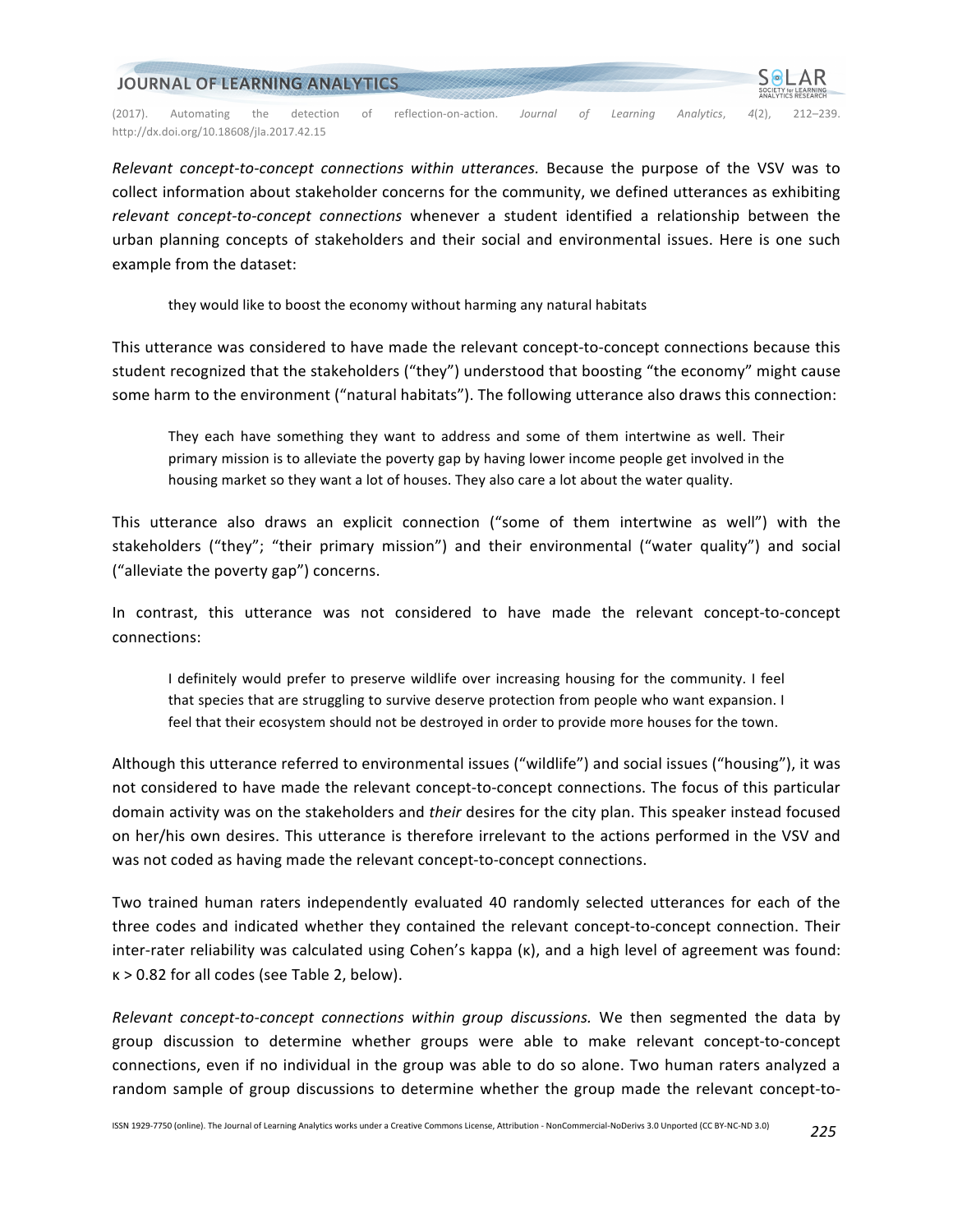| JOURNAL OF LEARNING ANALYTICS |                                           |     |           |    |                       |         |    |          |            | <b>SOLAR</b><br>SOCIETY for LEARNING<br><b>ANALYTICS RESEARCH</b> |              |
|-------------------------------|-------------------------------------------|-----|-----------|----|-----------------------|---------|----|----------|------------|-------------------------------------------------------------------|--------------|
| (2017).                       | Automating                                | the | detection | 0Ť | reflection-on-action. | Journal | ΩŤ | Learnina | Analytics. | $4(2)$ .                                                          | $212 - 239.$ |
|                               | http://dx.doi.org/10.18608/ila.2017.42.15 |     |           |    |                       |         |    |          |            |                                                                   |              |

concept connections. This coding included connections made across utterances. In other words, the human raters evaluated whether the group as a *whole* made those connections, even if no single individual made them.

For example, the following conversation was coded as having made the relevant concept-to-concept connections:

- **Student 1:** I found that they are mostly concerned with the environment.
- **Student 2:** A lot of their concerns are a direct effect of the local industries and manufacturers.
- **Student 3:** I found out that that as like Student 1 they are concerned for the environment.
- **Student 1:** The population of wildlife, water quality, and air quality are the three biggest concerns I saw.

Students 1 and 3 both made connections between stakeholders and their environmental concerns, but they didn't make any connections to the stakeholders' social concerns. Student 2 filled in their knowledge gap by providing them with the information about the stakeholders' social concerns. Although none of these students made the concept-to-concept connections between stakeholders and their environmental *and* social concerns by themselves, they were able to make those connections collectively.

Two trained human raters independently evaluated 54 randomly selected group conversations and indicated whether they contained the relevant concept-to-concept connections. Their inter-rater reliability was calculated, and a high level of agreement was found:  $\kappa = 0.81$ .

#### **3.5 Automated Coding**

Because learning how to make action-to-interpretation connections (and thus learning how to talk using labels in the domain) is a necessary step in the development of reflection-on-action, we developed an automated coding model for the codes in Table 1 to detect the relevant concept labels for this particular activity. To do so, we used regular expression-matching to code relevant concepts in the student discourse.

For example, to automate the code *knowledge of environmental issues*, we developed an algorithm that identifies text relevant to the environmental issues in *Land Science*, such as "carbon monoxide," "phosphorous," and "air quality." Regular expressions ensure accurate string matching. For instance, the regular expression /bCO/b identifies instances of "CO" (carbon monoxide) but not words containing "co," such as "council" or "economy."

All three automated coding algorithms were validated by two trained human raters, as shown in Table 2. For each code, two trained human raters and the coding algorithm independently rated a random sample of 40 chat utterances. Cohen's kappa was calculated between the two human raters and between each human rater and the coding algorithm. To determine whether the kappa values obtained for these samples can be reasonably generalized to the whole dataset, we calculated a rho (ρ) value for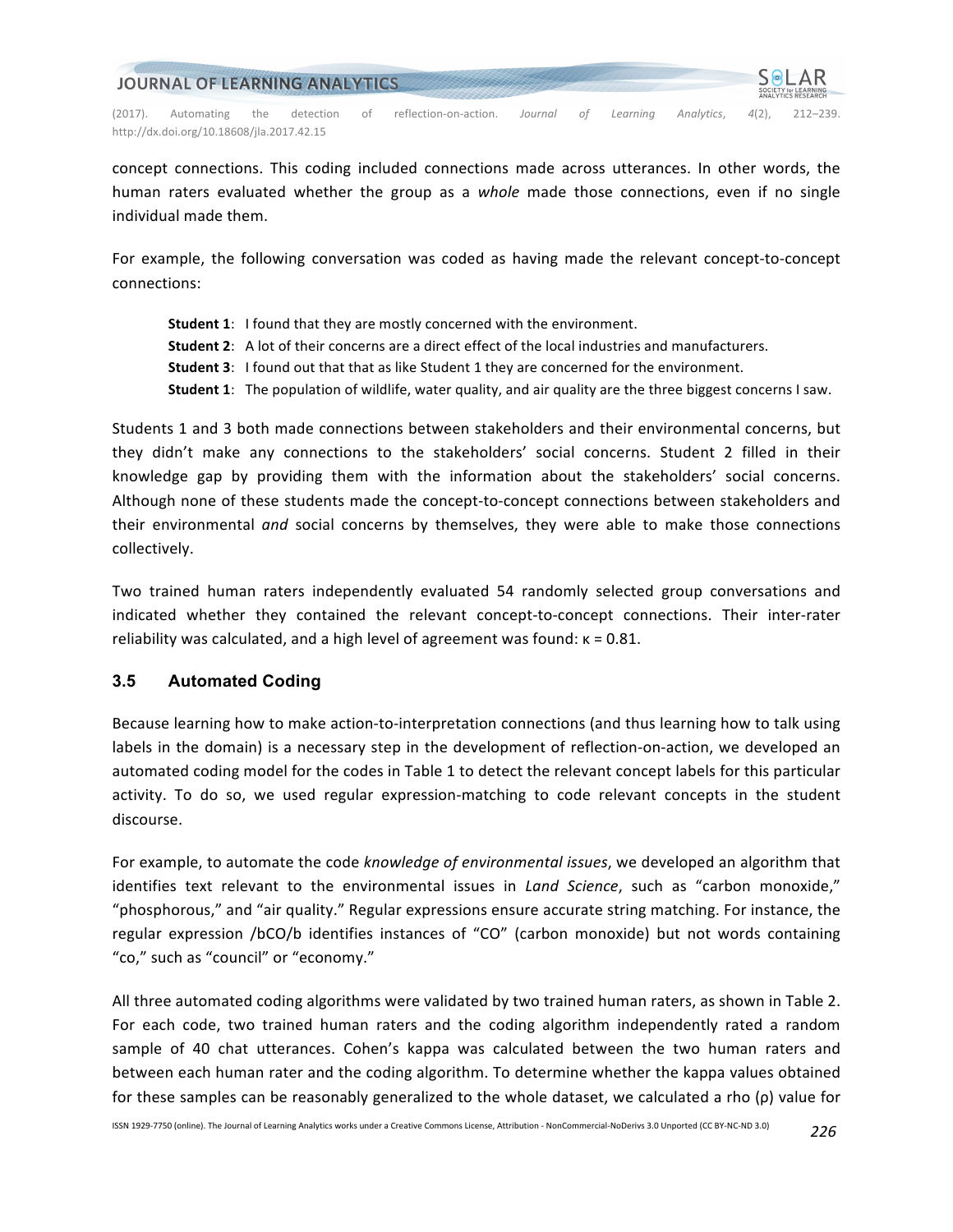| JOURNAL OF LEARNING ANALYTICS |                                           |     |           |    |                       |         |    |          | <b>SOLAR</b><br><b>SOCIETY for LEARNING</b><br><b>ANALYTICS RESEARCH</b> |          |              |
|-------------------------------|-------------------------------------------|-----|-----------|----|-----------------------|---------|----|----------|--------------------------------------------------------------------------|----------|--------------|
| (2017).                       | Automating                                | the | detection | 0Ť | reflection-on-action. | Journal | ΟŤ | Learnina | Analytics.                                                               | $4(2)$ . | $212 - 239.$ |
|                               | http://dx.doi.org/10.18608/ila.2017.42.15 |     |           |    |                       |         |    |          |                                                                          |          |              |

each kappa using the *rhoR* package (Shaffer, Rogers, Eagan, & Marquart, 2016) for the *R* statistical computing software platform. Rho uses an empirical sampling process that produces, for any inter-rater reliability statistic, an estimate of its expected Type I error rate for a given sample. Because κ > 0.65 and  $p < 0.05$  for all codes and all combinations of raters, we used the automated coding algorithms to code all the utterances in the dataset.

| <b>Table 2. Code Validation</b>        |                  |             |                       |            |                       |      |  |  |  |  |  |
|----------------------------------------|------------------|-------------|-----------------------|------------|-----------------------|------|--|--|--|--|--|
| Code                                   | <b>R1 vs. R2</b> |             | R <sub>1</sub> vs. CA |            | R <sub>2</sub> vs. CA |      |  |  |  |  |  |
|                                        | Kappa            | <b>Rho</b>  | Kappa                 | <b>Rho</b> | Kappa                 | Rho  |  |  |  |  |  |
| Knowledge of Social Issues             | 0.86             | 0.01        | 1.00                  | < 0.01     | 1.00                  | 0.01 |  |  |  |  |  |
| Knowledge of Environmental Issues      | 1.00             | ${}_{0.01}$ | 1.00                  | 0.01       | 0.93                  | 0.01 |  |  |  |  |  |
| Knowledge of Representing Stakeholders | 0.82             | 0.01        | 0.88                  | < 0.01     | 0.94                  | 0.01 |  |  |  |  |  |

*R1 = Human Rater One; R2 = Human Rater Two; CA = Coding Algorithm*

Using these automated coding algorithms, we were able to detect:

- 1. Relevant co-occurrences of codes within utterances
- 2. Relevant co-occurrences of codes within group discussions

We then tested whether *co-occurrence* of the three codes indicated *connections* among them. While cooccurrence is necessary for connection, it may not be sufficient. However, research (i Cancho & Solé, 2001; Lund & Burgess, 1996) suggests that co-occurrence is a good proxy for connection, and we tested that hypothesis here.

Relevant co-occurrences of codes as a model of relevant concept-to-concept connections within utterances. Because the purpose of the VSV is to collect information about stakeholder concerns, we considered co-occurrences among the urban planning codes pertaining to representing stakeholders and their social and environmental issues to be a model of a connection made between those three concepts. All three of these concept codes were required to be present in the utterance in order to qualify as having made the *relevant co-occurrences of codes*. In other words, an utterance that coded positively for the codes *knowledge of social issues* and *knowledge of environmental issues* but negatively knowledge of representing stakeholders would not be considered to have the relevant co-occurrences of codes. The following utterance exhibits the relevant co-occurrences of codes:

there are several concerns among the stakeholders. mainly environment concerns like the water quality and the runoff, and the economic concerns as the development of the community

This utterance coded positively for *knowledge of representing stakeholders* ("stakeholders"), *knowledge of environmental issues* ("environment," "water," and "runoff"), and *knowledge of social issues* ("economic"). Because all three of the relevant codes appeared within the same utterance, this utterance was considered to have made the relevant co-occurrences of codes.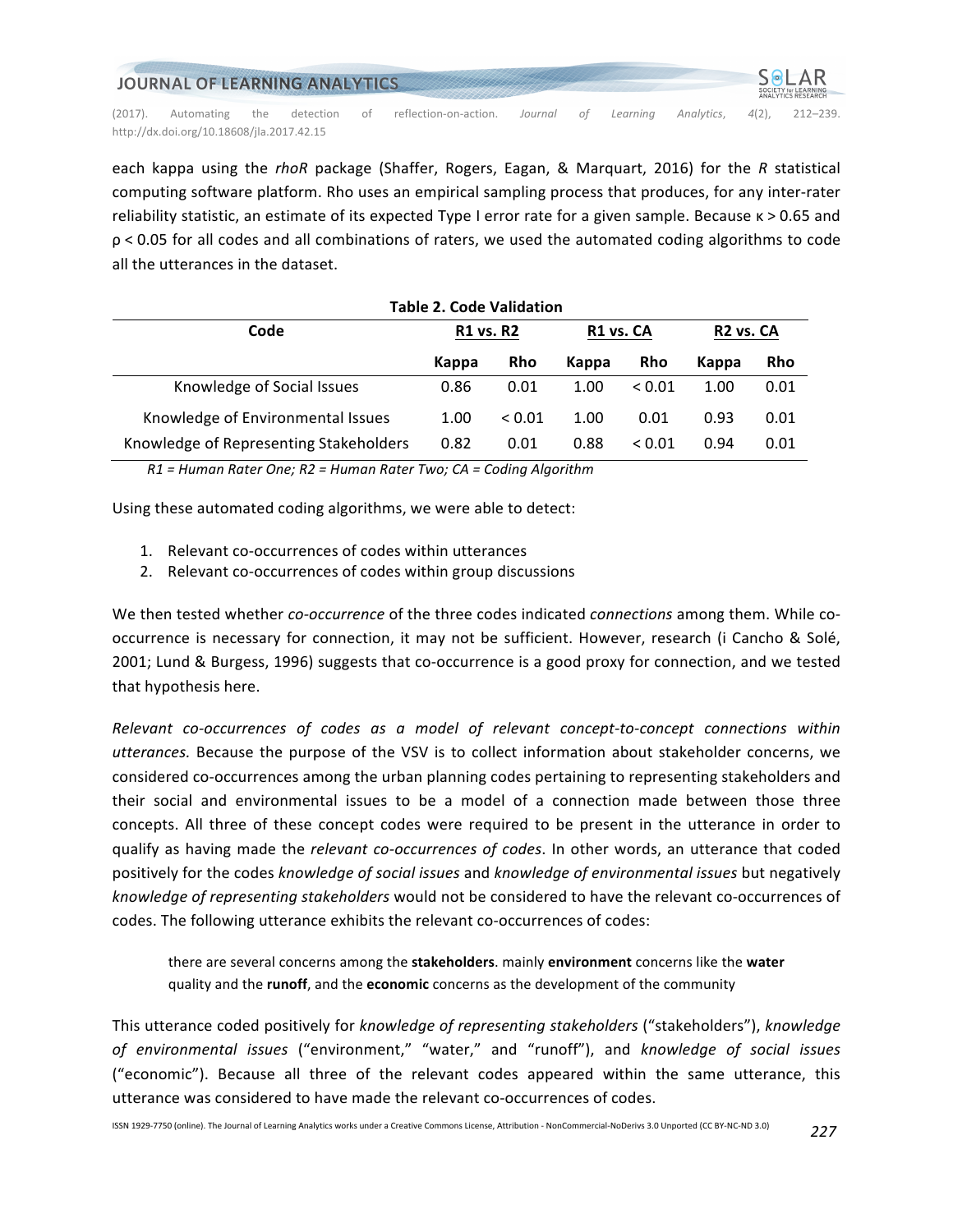

*Relevant co-occurrences of codes within group discussions.* The relevant co-occurrences of codes were detected both at the level of individual utterances and at the level of the group discussion to determine whether relevant co-occurrences of codes indicates relevant connections made via peer scaffolding.

*Chance levels of co-occurrences of codes based on prior domain experience*. To account for the possibility that co-occurrences of codes may be random, and thus not indicative of connections, the likelihood that novices and relative domain experts would exhibit the relevant co-occurrences of codes by chance was calculated by computing the base rate of each code within the dataset and then calculating the product of those base rates.

# **4 RESULTS**

# **RQ1:** Do relevant co-occurrences of codes model relevant concept-to-concept connections in single **utterances?**

We used a logistic regression model to predict relevant concept-to-concept connections as a function of the presence of relevant co-occurrences of codes within an utterance:

$$
P(CC = 1|RCC) = \frac{1}{(1 + e^{-(\alpha + \beta_1 RCC)})}
$$

*Where CC* = the presence of the relevant concept-to-concept connections *RCC = the presence of the relevant co-occurrences of codes*

There was a mean of 0.11 relevant concept-to-concept connections made throughout the dataset  $SD =$ 0.31), while there was a mean of 0.05 relevant co-occurrences of codes made throughout the dataset  $(SD = 0.22)$ .

Using a logistic regression (see Table 3), the presence of the relevant co-occurrences of codes in an utterance was found to be a significant predictor of relevant concept-to-concept connections. We calculated the model's goodness of fit using Nagelkerke/Cragg & Uhler's pseudo  $R^2$ , which was found to be 0.57. When the relevant co-occurrences of codes were not present, the chance that the utterance was coded as containing relevant concept-to-concept connections was only 0.02%. However, the presence of the relevant co-occurrences of codes increased the odds (or relative chance) that the utterance was coded as containing relevant concept-to-concept connections by a multiplicative factor of 87 (which corresponds to an 8700% increase).

**Table 3: Logistic Regression Analysis of Relevant Concept-to-Concept Connections**

| Independent Variable             |         | <b>SEB</b> | Wald    | Sig. | Exp(B) |
|----------------------------------|---------|------------|---------|------|--------|
| Intercept                        | $-4.01$ | 0.58       | $-6.88$ | 0.00 | 0.07   |
| Relevant Co-occurrences of Codes | 4.47    | 0.69       | 6.48    | 0.00 | 87.08  |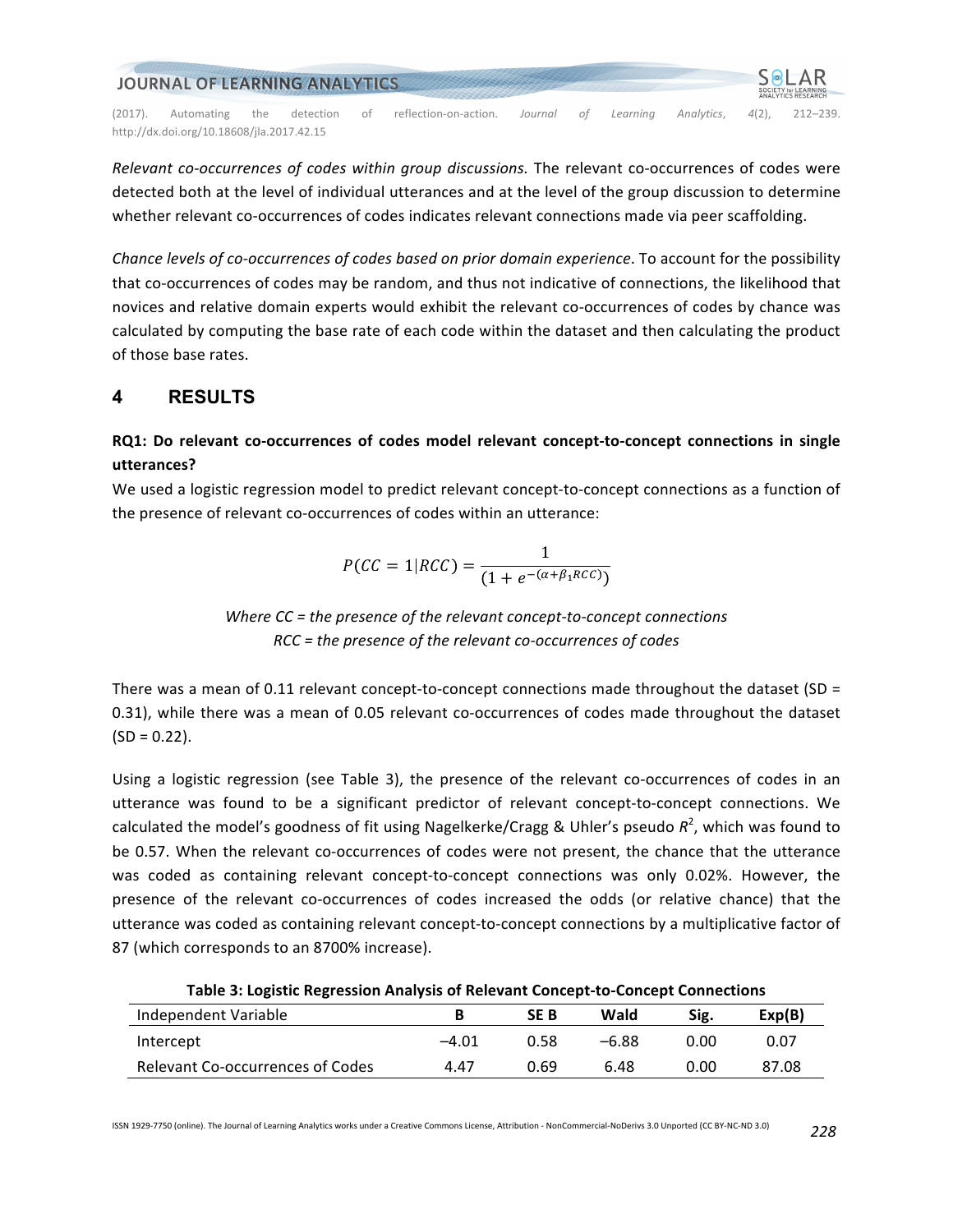| JOURNAL OF LEARNING ANALYTICS |                                           |     |           |    |                       |         |     |          | SOLAR<br>SOCIETY for LEARNING<br>ANALYTICS RESEARCH |       |              |
|-------------------------------|-------------------------------------------|-----|-----------|----|-----------------------|---------|-----|----------|-----------------------------------------------------|-------|--------------|
| (2017).                       | Automating                                | the | detection | 0Ť | reflection-on-action. | Journal | nt. | Learnina | Analytics.                                          | 4(2). | $212 - 239.$ |
|                               | http://dx.doi.org/10.18608/ila.2017.42.15 |     |           |    |                       |         |     |          |                                                     |       |              |

These results indicate that the presence of the relevant co-occurrences of codes is a strong predictor of relevant concept-to-concept connections, which in turn implies that the relevant co-occurrences of codes can be used to automatically detect the relevant concept-to-concept connections necessary for reflection-on-action.

# **RQ2:** Are relative domain experts more likely to exhibit relevant co-occurrences of codes in single **utterances than novices?**

Differences in the likelihood of exhibiting the relevant co-occurrences of codes within a single utterance between novices (high school students) and relative domain experts (college students) were assessed using an independent samples *t*-test. Novices exhibited a slightly higher base rate for each individual code than the relative domain experts (see Table 4). They were thus slightly more likely than the relative domain experts to exhibit the relevant co-occurrences of codes in their utterances by chance.

| Table 4. Enchronou of Exhibiting Refevant co-occarrences of cours by chance |               |               |              |                |  |  |  |  |
|-----------------------------------------------------------------------------|---------------|---------------|--------------|----------------|--|--|--|--|
|                                                                             |               | Base rate     | Random       |                |  |  |  |  |
|                                                                             | Knowledge     | Knowledge of  | Knowledge of | Co-Occurrences |  |  |  |  |
|                                                                             | of Social     | Environmental | Representing | οf             |  |  |  |  |
|                                                                             | <b>Issues</b> | <b>Issues</b> | Stakeholders | Codes          |  |  |  |  |
| <b>Novices</b>                                                              | 0.35          | 0.32          | 0.36         | 0.04           |  |  |  |  |
| <b>Relative Domain Experts</b>                                              | 0.34          | 0.28          | 0.31         | 0.03           |  |  |  |  |

#### **Table 4: Likelihood of Exhibiting Relevant Co-Occurrences of Codes by Chance**

Although novices were more likely to exhibit the relevant co-occurrences of codes by chance, relative domain experts  $(M = 0.81, SD = 0.40)$  were significantly more likely than novices  $(M = 0.48, SD = 0.51)$  to have at least one utterance in the conversation that contained the relevant co-occurrences of codes:  $t(49.02) = 2.387$ ,  $p < 0.05$  (see Figure 2).



Figure 2: Mean relevant co-occurrences of codes in the discourse of novices and relative domain **experts.**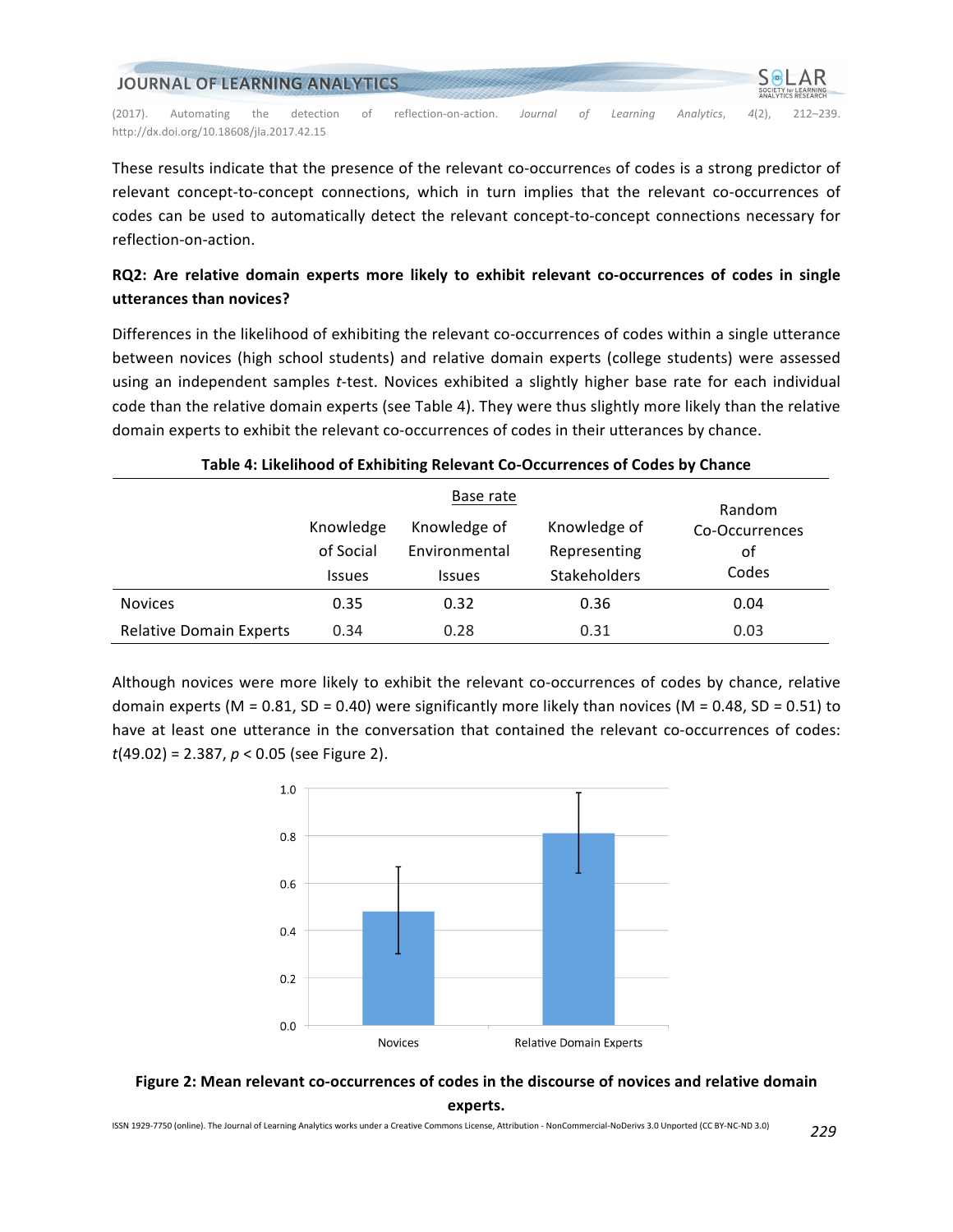| JOURNAL OF LEARNING ANALYTICS |                                           |     |           |    |                       |         |    |          | <b>SOLAR</b><br><b>SOCIETY for LEARNING</b><br><b>ANALYTICS RESEARCH</b> |       |              |
|-------------------------------|-------------------------------------------|-----|-----------|----|-----------------------|---------|----|----------|--------------------------------------------------------------------------|-------|--------------|
| (2017).                       | Automating                                | the | detection | 0Ť | reflection-on-action. | Journal | ΩŤ | Learnina | Analytics.                                                               | 4(2). | $212 - 239.$ |
|                               | http://dx.doi.org/10.18608/ila.2017.42.15 |     |           |    |                       |         |    |          |                                                                          |       |              |

This result indicates that prior domain experience is a significant factor in the ability of individual students to identify relevant concepts and make connections among them.

### **RQ3:** Do novice groups exhibit relevant co-occurrences of codes differently than relative domain **experts?**

To answer this question, we examined whether novices (high school students) and relative domain experts (college students) had a different likelihood of having relevant co-occurrences of codes within a group conversation in which no single utterance contained the relevant co-occurrences of codes. We assessed this using an independent samples *t*-test.

Novices (M = 0.37, SD = 0.36) who had no prior domain experience were significantly more likely than relative domain experts (M = 0.07, SD = 0.32) to have conversations that contained the relevant cooccurrences of codes even though no single utterance contained relevant co-occurrences:  $t(40.10) =$ 2.75,  $p < 0.01$  (see Figure 3).



# Figure 3: Number of conversations in which at least one utterance contained the relevant cooccurrences of codes (blue) versus the number of conversations in which the conversation contained **them but no single utterance did (gray) by prior domain experience.**

This result suggests that while college students were generally able to make the relevant connections individually, high school students tended to do so only collaboratively. For example, one student might make a connection between stakeholders and their social concerns, and a second student made the connection between stakeholders and their environmental concerns. In other words, individual college students were more likely to understand the land-use problem in the virtual internship as a complex eco-social problem, whereas high school students tended to see different parts of the problem in isolation. Thus, the group discussion was more critical for the high school students to make the relevant concept-to-concept connections.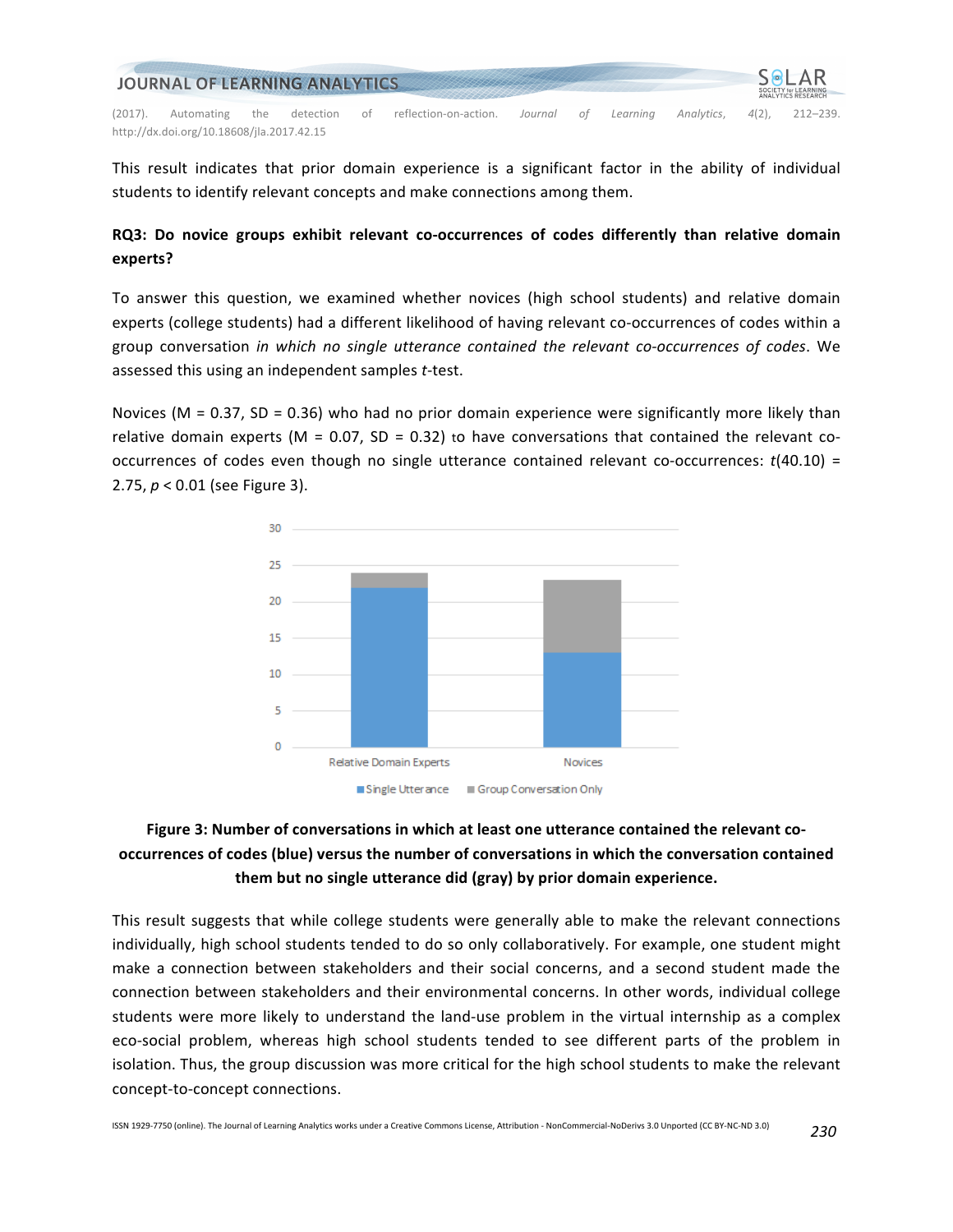(2017). Automating the detection of reflection-on-action. Journal of Learning Analytics, 4(2), 212–239. http://dx.doi.org/10.18608/jla.2017.42.15

# **5 DISCUSSION**

These results suggest that relevant co-occurrences of concepts in student discourse are a good proxy for relevant concept-to-concept connections, which in turn can indicate when students are reflecting-onaction. The results further indicate that automated coding algorithms based on regular expression matching can reliably identify relevant co-occurrences of concepts, but that prior domain experience may affect how and to what extent students are able to make those connections.

Prior research has shown that co-occurrence of concepts in natural language discourse is indicative of genuine concept-to-concept connections (see, e.g., Dorogovtsev & Mendes, 2003; i Cancho & Solé, 2001; Landauer, McNamara, Dennis, & Kintsch, 2007; Lund & Burgess, 1996). This study confirms these findings but also demonstrates that identification of domain-specific concepts in a constrained context can be automated using simple regular expression matching. Of course, defining the relevant concepts still requires domain expertise. Although there are a constellation of natural language processing techniques often described as *topic modelling* (Blei & Lafferty, 2009) that can find latent concepts based on correlations of word usage, these statistical trends do not necessarily correspond to concepts of interest in learning analytics contexts (see, e.g., Andrzejewski, Zhu, & Craven, 2009; Southavilay, Yacef, Reimann, & Calvo, 2013; Tang, Meng, Nguyen, Mei, & Zhang, 2014). However, our findings suggest that automated coding algorithms can reliably identify relevant concepts using little more than keyword matching and simple regular expressions. This is possible in part because the context in which reflectionon-action takes place in many educational settings is highly constrained. In *Land Science*, for example, students are responding to a specific question that prompts them to reflect on their actions in a specific activity (the virtual site visit) in the context of a specific land-use problem set in a specific location.

Additional research is needed to characterize the extent to which, and under what circumstances, cooccurrence of concepts is equivalent to concept-to-concept connection. However, the approach presented here has considerable potential for work in learning analytics, as reflection-on-action is only one area where connections among concepts are theorized to be important. For example, DiSessa (1988) describes learning as a process whereby *phenomenological primitives* — isolated elements of experiential knowledge  $-$  are connected through theoretical frameworks to develop not just new knowledge but deep, systematic understanding. Similarly, Linn, Eylon, and Davis (2004) argue that students develop expertise by constructing a *knowledge web*: a repertoire of ideas and the connections among them. Such theories have also been developed in specific domains. Madani and colleagues (2017), for instance, argue that surgical expertise is characterized by connections among core concepts and principles that guide decision-making in unique and diverse scenarios. Thus, the approach described here for identifying concept-to-concept connections may have broad applicability in learning analytics.

ISSN 1929-7750 (online). The Journal of Learning Analytics works under a Creative Commons License, Attribution - NonCommercial-NoDerivs 3.0 Unported (CC BY-NC-ND 3.0) *231* Automated assessment of reflection-on-action in particular may improve learning analytics in virtual learning environments. In a virtual learning environment, novices can learn to address complex issues in a domain by solving problems and then talking about their solutions — what worked, what didn't and why  $-$  with one another and with more knowledgeable others. This process can be scaffolded by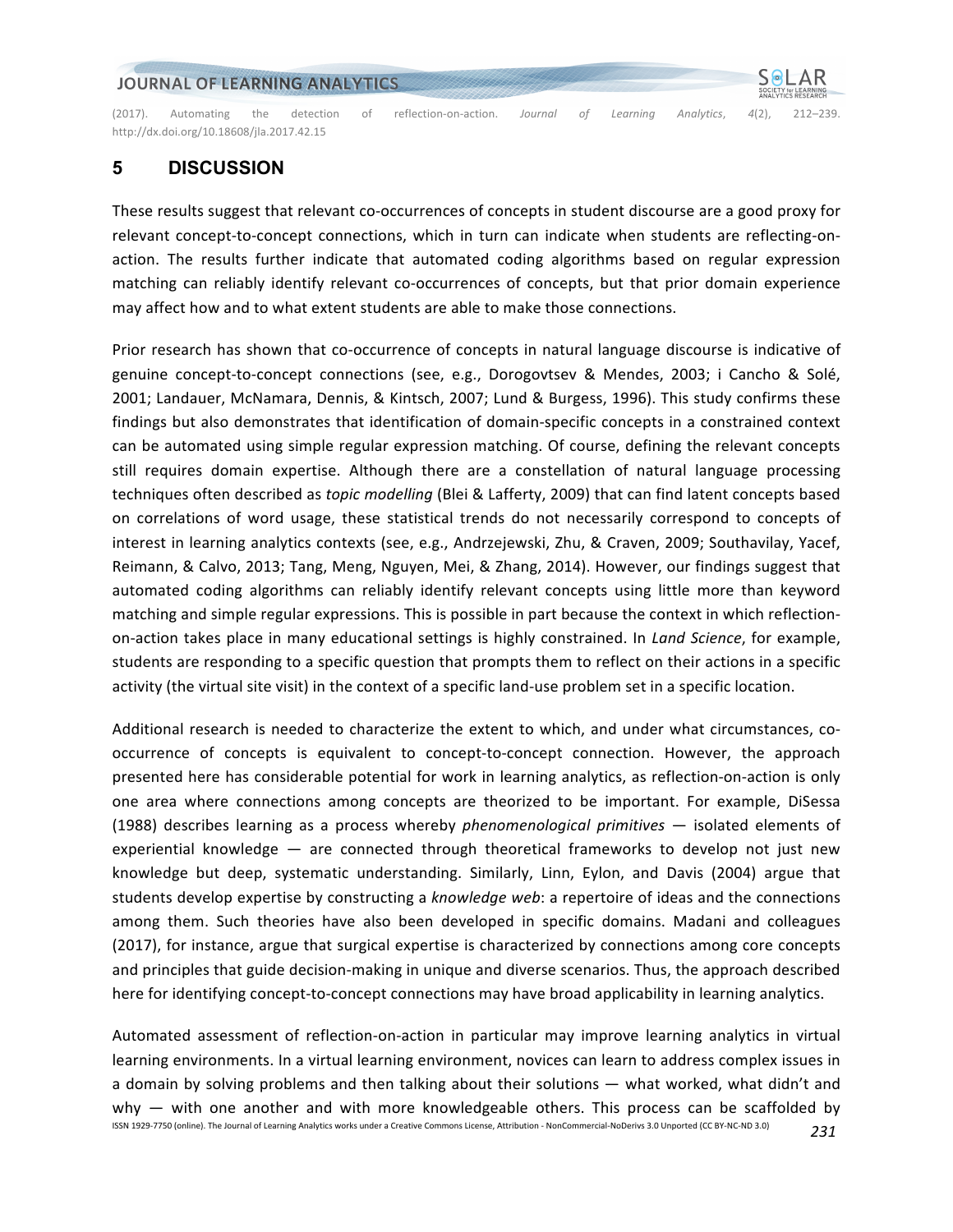

allowing novices to work on problems with their peers, who might be able to bring different information and perspectives to the discussion. The automated assessment of reflection-on-action thus may enable virtual learning environments to scaffold the problem solving process, helping students to make connections by analyzing conversations in real time. Doing so may be useful for novices who do not have an extensive professional repertoire from which to draw potential solutions.

However, although relevant co-occurrences of codes in student discourse can be used to assess relevant concept-to-concept connections, relevant co-occurrences of codes might need to be measured differently depending on students' level of experience in a domain. Relative domain experts were more likely to make relevant co-occurrences of codes in a single turn of talk than novices. That is, the relative domain experts were able to make relevant concept-to-concept connections independently based on their previous experience, while the novices did not have previous domain experiences on which to base such connections. In contrast, when we excluded single utterances that made the relevant cooccurrences of codes in order to examine the role of peer scaffolding and collaboration on reflection-onaction, novices were significantly more likely to make the relevant connections over several turns in discourse. In other words, the novices in this study were able to identify the domain concepts relevant to the activity by using domain-relevant labels, but they were significantly less likely to make the relevant connections by themselves.

These results have implications for the assessment of reflection-on-action in virtual learning environments, and perhaps more broadly as well. For students who have prior experience in the domain, using the utterance as the unit of analysis may be an appropriate model of good reflection-onaction. However, for students with no prior experience in the domain, it appears that using the group discussion as the unit of analysis may be more appropriate. These results suggest that novices first learn how to link their actions to the interpretation of those actions in the domain before they are able to create the relevant concept-to-concept connections necessary for good reflective discourse. In other words, novices may first learn how to talk about the domain in the way experts do, and only then develop their ability to think, act, identify, and justify their decisions appropriately in the domain. However, development of expertise may not proceed so linearly (see, e.g., Arts, Gijselaers, and Boshuizen, 2006). This study includes only two groups of students, and thus only two levels of expertise, so it is difficult to draw larger conclusions about the development of reflective ability over a longer period of education or training.

The identification of concept-to-concept connections through the use of co-occurrences appears to be one valid method for automatically assessing reflection-on-action. Reflection-on-action is a critical learning process for  $21^{st}$ -century thinking, as it is the means through which novices develop the ability to solve complex problems through reflection-in-action. Future studies will need to examine this approach in other domains and with larger and more diverse levels of student expertise to characterize the circumstances under which the approach remains valid.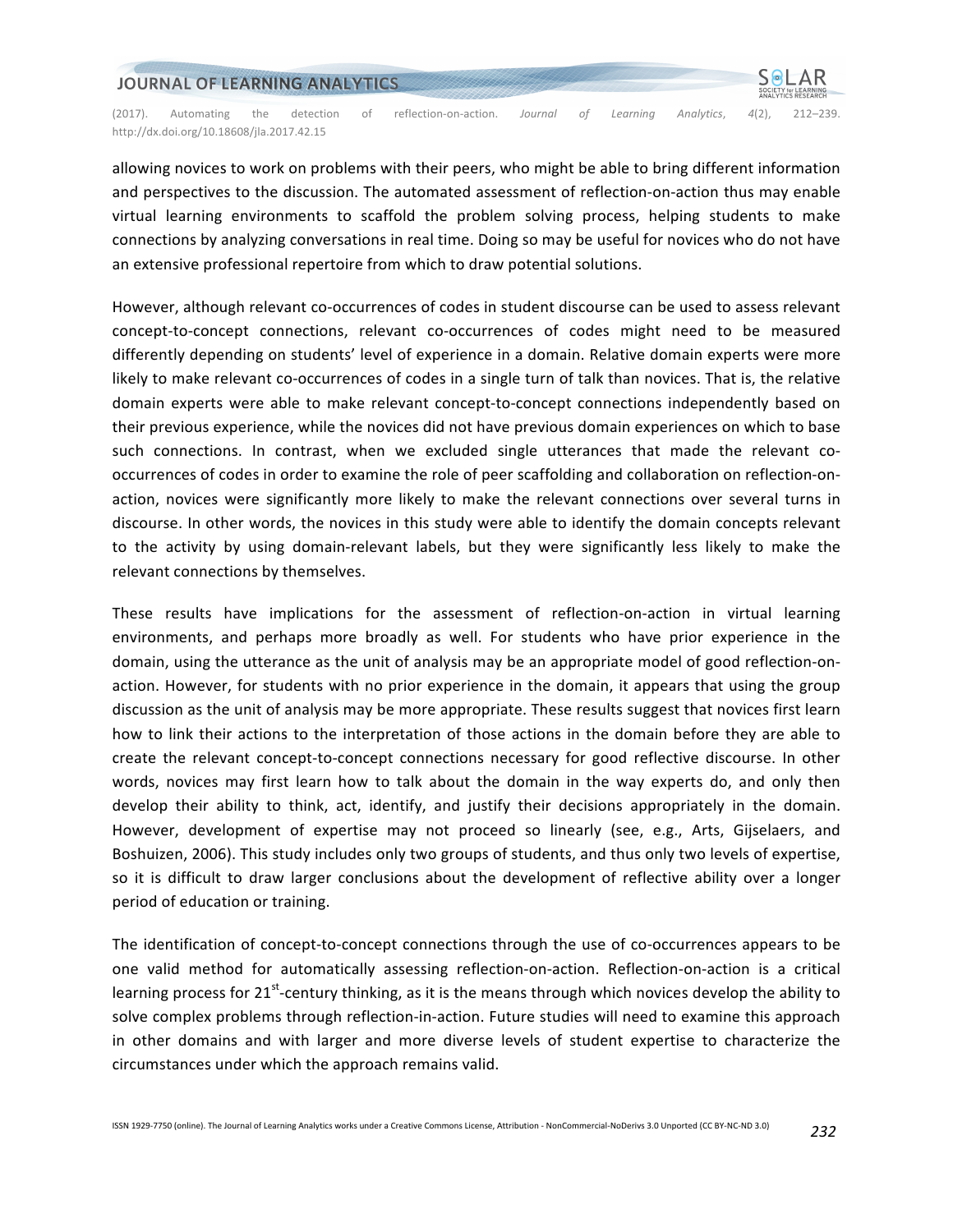(2017). Automating the detection of reflection-on-action. Journal of Learning Analytics, 4(2), 212–239. http://dx.doi.org/10.18608/jla.2017.42.15

#### **5.1 Limitations**

This study argued that the presence of relevant concept-to-concept connections in reflective discourse is indicative of the development of an epistemic frame within the domain. However, according to epistemic frame theory, an epistemic frame is more than a set of concept-to-concept connections relevant to an action taken in discourse, but is instead a coherent structure of appropriate and appropriately weighted connections (Shaffer, 2012). In this study, we focused solely on a small number of concept-to-concept connection rather than the connections among those concept-to-concept connections. The presence of relevant concept-to-concept connections may therefore be a necessary, but not sufficient, form of evidence to warrant the claim of the existence of an epistemic frame.

Even in the more limited context of detecting concept-to-concept connections, further work is needed. This study suggests that co-occurrences of relevant codes can serve as a proxy for concept-to-concept connections, but this should be tested against other techniques commonly used to classify text, such as *latent semantic analysis* (Dumais, Furnas, Landauer, Deerwester, & Harshman, 1988) and other natural language processing techniques. In future research, we will conduct studies to compare the approach described here with other text classification processes. In particular, we will do so with larger numbers of students, representing a range of levels of expertise, in various virtual learning environments that incorporate reflection-on-action. This will allow for better characterization of the strengths and limitations of the approach developed in this study.

Another area where further study is needed involves connections across utterances. In cases where concepts co-occur across multiple utterances, research has shown that such co-occurrences are likely to be meaningful only in recent temporal context (Siebert-Evenstone, Arastoopour, Collier, Swiecki, Ruis, & Shaffer, 2016). Additional research is needed to characterize the size of the window (i.e., the number of utterances or length of time) in which the co-occurrence of concepts is a meaningful measure of concept-to-concept connection.

# **6 CONCLUSION**

In this paper, we presented a learning analytic technique for the automated detection of reflection-onaction in discourse during complex problem-solving activities. We focused on both reflection in individual discourse and collaborative reflection among student groups. Our results suggest that it is possible to detect student reflection-on-action in virtual learning environments by identifying cooccurrences of complex character string matches, but that different models may be appropriate depending on students' prior domain experience.

### **ACKNOWLEDGEMENTS**

This work was funded in part by the National Science Foundation (DRL-0918409, DRL-0946372, DRL-1247262, DRL-1418288, DUE-0919347, DUE-1225885, EEC-1232656, EEC-1340402, REC-0347000), the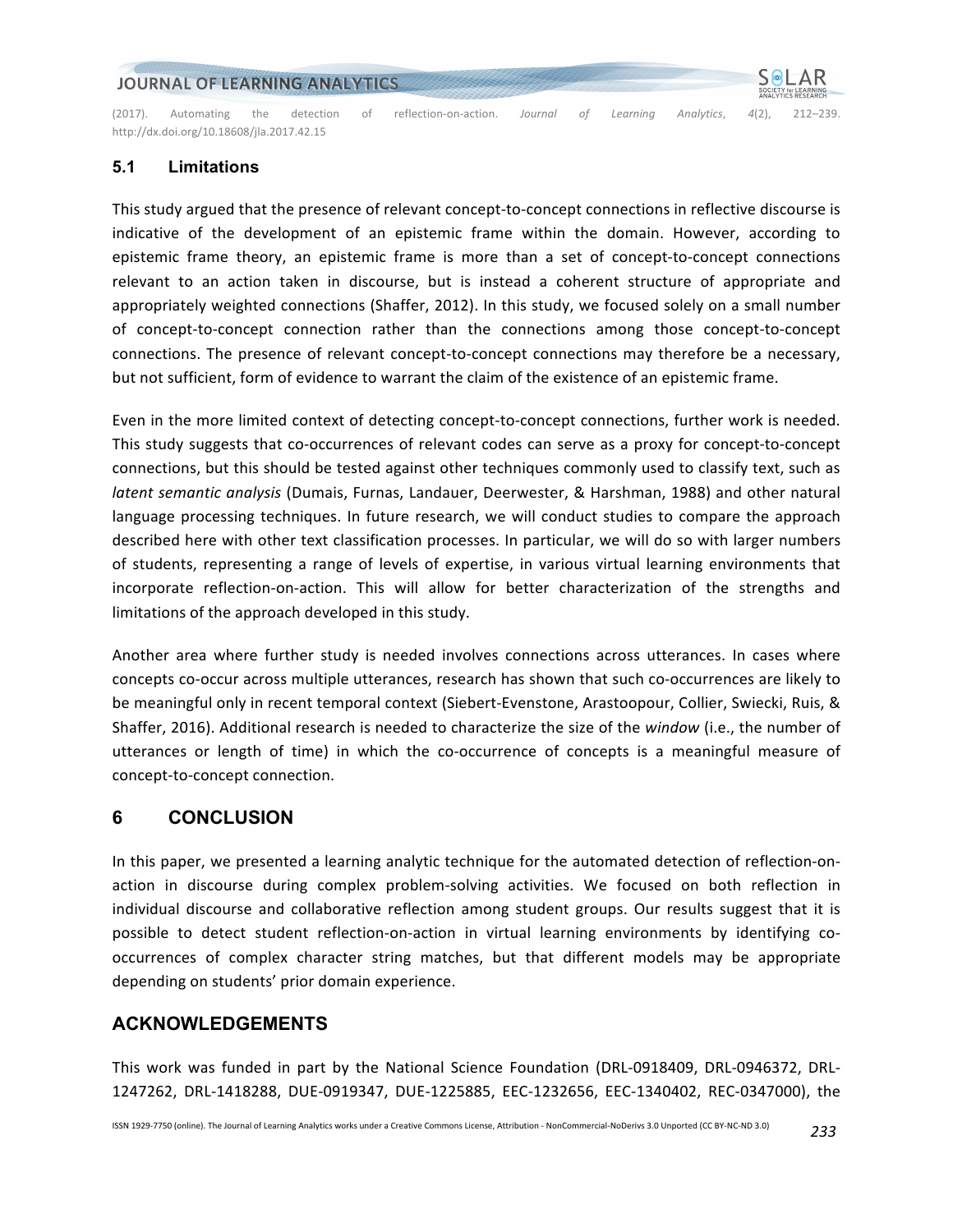

MacArthur Foundation, the Spencer Foundation, the Wisconsin Alumni Research Foundation, and the Office of the Vice Chancellor for Research and Graduate Education at the University of Wisconsin-Madison. The opinions, findings, and conclusions do not reflect the views of the funding agencies, cooperating institutions, or other individuals.

# **REFERENCES**

- Andrzejewski, D., Zhu, X., & Craven, M. (2009). Incorporating domain knowledge into topic modeling via Dirichlet forest priors. *Proceedings of the 26<sup>th</sup> Annual International Conference on Machine* Learning (ICML '09), 14-18 June 2009, Montreal, Quebec, Canada (pp. 25-32). New York: ACM. http://dx.doi.org/10.1145/1553374.1553378
- Arastoopour, G., Chesler, N. C., & Shaffer, D. W. (2014). Epistemic persistence: A simulation-based approach to increasing participation of women in engineering. *Journal of Women and Minorities in* Science and Engineering, 20(3), 211–234. http://dx.doi.org/10.1615/JWomenMinorScienEng.2014007317
- Arastoopour, G., & Shaffer, D. W. (2015). Epistemography and professional CSCL environment design. Exploring the material conditions of learning: The Computer Supported Collaborative Learning *(CSCL) Conference 2015*, 7–11 June 2015, Gothenberg, Sweden (Vol. 1, pp. 2014–211). International Society of the Learning Sciences.
- Arts, J. A. R., Gijselaers, W. H., & Boshuizen, H. P. A. (2006). Understanding managerial problem-solving, knowledge use and information processing: Investigating stages from school to the workplace. *Contemporary Educational Psychology, 31*(4), 387–410. https://doi.org/10.1016/j.cedpsych.2006.05.005
- Autor, D. H., Levy, F., & Murnane, R. J. (2003a). Computer-based technological change and skill demands: Reconciling the perspectives of economists and sociologists. In E. Applebaum, A. D. Bernhardt, & R. J. Murnane, *Low-wage America: How employers are reshaping opportunity in the workplace* (pp. 121–154). New York: Russell Sage Foundation.
- Autor, D. H., Levy, F., & Murnane, R. J. (2003b). The skill content of recent technological change: An empirical exploration. *Quarterly Journal of Economics, 118*(4), 1279–1333. https://doi.org/10.1162/003355303322552801
- Bagley, E. (2010). The epistemography of an urban and regional planning practicum: Appropriation in the face of resistance. WCER Working Paper 2010-8. Wisconsin Center for Education Research, University of Wisconsin-Madison.
- Blei, D. M., & Lafferty, J. D. (2009). Topic models. In A. N. Srivastava & M. Sahami (Eds.), Text mining: *Classification, clustering, and applications* (pp. 71–94). Boca Raton, FL: CRC Press.
- Brown, J. S., Collins, A., & Duguid, P. (1989). Situated cognition and the culture of learning. *Educational Researcher, 18*(1), 32–42. https://doi.org/10.3102/0013189X018001032
- Campione, J. C., Shapiro, A. M., & Brown, A. L. (1995). Forms of transfer in a community of learners: Flexible learning and understanding. In A. McKeough, J. Lupart, & A. Marini (Eds.), *Teaching for transfer: Fostering generalization in learning* (pp. 35–69). Mahwah, NJ: Erlbaum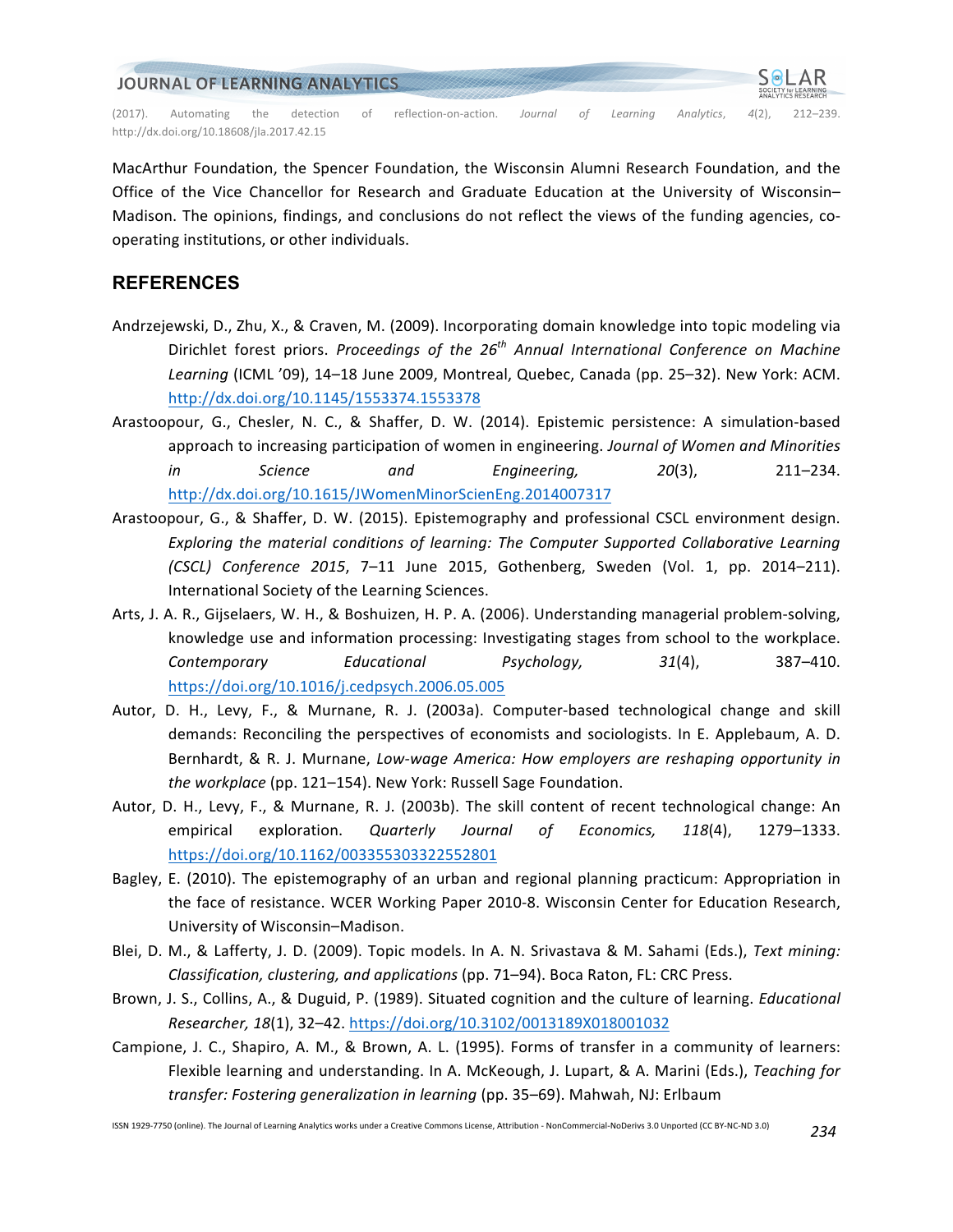(2017). Automating the detection of reflection-on-action. Journal of Learning Analytics, 4(2), 212–239. http://dx.doi.org/10.18608/jla.2017.42.15

- Califf, M. E., & Mooney, R. J. (2003). Bottom-up relational learning of pattern matching rules for information extraction. The Journal of Machine Learning Research, 4, 177-210.
- Chesler, N. C., Ruis, A. R., Collier, W., Swiecki, Z., Arastoopour, G., & Shaffer, D. W. (2015). A novel paradigm for engineering education: Virtual internships with individualized mentoring and assessment of engineering thinking. Journal of Biomechanical Engineering, 137(2), 024701:1-8. http://dx.doi.org/10.1115/1.4029235
- Coutinho, S., Wiemer-Hastings, K., Skowronski, J. J., & Britt, M. A. (2005). Metacognition, need for cognition and use of explanations during ongoing learning and problem solving. *Learning and Individual Differences, 15*(4), 321–337. https://doi.org/10.1016/j.lindif.2005.06.001
- Desautel, D. (2009). Becoming a thinking thinker: Metacognition, self-reflection, and classroom practice. *The Teachers College Record, 111*(8), 1997–2020.
- DiSessa, A. A. (1988). Knowledge in pieces. In G. Forman & P. Pufall (Eds.), *Constructivism in the* computer age (pp. 47-70). Hillsdale, NJ: Erlbaum.
- Dodman, D., McGranahan, G., & Dalal-Clayton, B. (2013). *Integrating the environment in urban planning* and management: Key principles and approaches for cities in the 21st century. Geneva, Switzerland: United Nations Environmental Programme.
- Dorogovtsev, S. N., & Mendes, J. F. (2003). *Evolution of networks: From biological nets to the Internet* and WWW. Oxford, UK: Oxford University Press.
- Dumais, S., Furnas, G., Landauer, T., Deerwester, S., & Harshman, R. (1988). Using latent semantic analysis to improve access to textual information. In J. J. O'Hare (Ed.), Proceedings of the SIGCHI *Conference on Human Factors in Computing Systems* (CHI '98), 4–9 April 2009, Boston, MA, USA (pp. 281–285). Washington, DC: Human Factors in Computing Systems. http://dx.doi.org/10.1145/57167.57214
- Eraut, M. (1994). *Developing professional knowledge and competence*. London: Falmer.
- Fogarty, R. (1994). The mindful school: How to teach for metacognitive reflection. Palatine, IL: Skylight Publishing.
- Friedman, T. L. (2006). *The world is flat [updated and expanded]:* A brief history of the twenty-first *century*. New York: Macmillan.
- Gama, C. (2004). Metacognition in interactive learning environments: The reflection assistant model. In J. C. Lester, R. M. Vicari, & F. Paraguaçu (Eds.), *Proceedings of the 7<sup>th</sup> International Conference on Intelligent Tutoring Systems* (ITS 2004), 30 August–3 September 2004, Maceió, Alagoas, Brazil (pp. 668–677). Springer: Berlin Heidelberg. http://dx.doi.org/10.1007/b100137
- Gibson, A., & Kitto, K. (2015). Analysing reflective text for learning analytics: An approach using anomaly recontextualisation. *Proceedings of the 5<sup>th</sup> International Conference on Learning Analytics and* Knowledge (LAK '15), 16-20 March 2015, Poughkeepsie, NY, USA (pp. 275–279). New York: ACM. http://dx.doi.org/10.1145/2723576.2723635
- Goodwin, C. (1994). Professional vision. American Anthropologist, 96(3), 606–633.
- Graesser, A. C., Foltz, P. W., Rosen, Y., Shaffer, D. W., Forsyth, C., & Germany, M. (in press). Challenges of assessing collaborative problem solving. In E. Care, P. Griffin, & M. Wilson (Eds.), Assessment *and Teaching of 21st Century Skills*. Springer.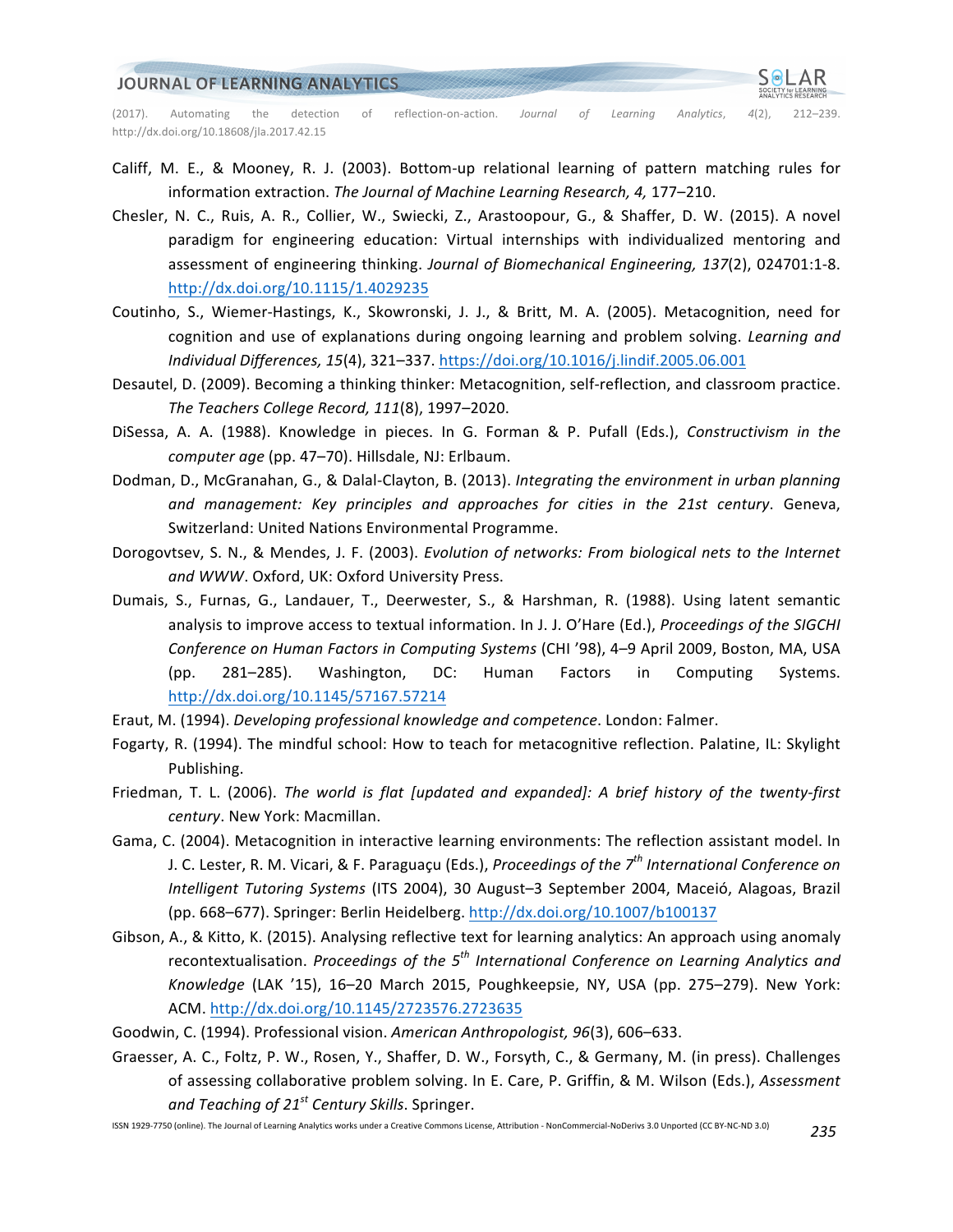

- Grant, A. M. (2001). Rethinking psychological mindedness: Metacognition, self-reflection, and insight. *Behaviour Change, 18*(1), 8–17.
- Hacker, D. J., Dunlosky, J., & Graesser, A. C. (Eds.). (2009). *Handbook of metacognition in education*. Mahwah, NJ: Erlbaum/Taylor & Francis.
- Hatfield, D. L., & Shaffer, D. W. (2010). The epistemography of journalism 335: Complexity in developing journalistic expertise. Proceedings of the 9th International Conference of the Learning Sciences (ICLS 2010), 29 June–2 July 2010, Chicago, IL, USA (Vol. 1, pp. 628–635). International Society of the Learning Sciences.
- Hatfield, D., Shaffer, D. W., Bagley, E. S., Nulty, A., & Nash, P. (2008). Reflection in professional play. *Proceedings of the 8<sup>th</sup> International Conference of the Learning Sciences* (ICLS '08), 24–28 June 2008, Utrecht, Netherlands (Vol. 3, pp. 245-252). International Society of the Learning Sciences.
- Howard, D. V. (1983). *Cognitive psychology: Memory, language, and thought.* New York: Macmillan.
- i Cancho, R. F., & Solé, R. V. (2001). The small world of human language. *Proceedings of the Royal Society of London. Series B: Biological Sciences, 268*(1482), 2261–2265. http://dx.doi.org/10.1098/rspb.2001.1800
- Kim, Y. R., Park, M. S., Moore, T. J., & Varma, S. (2013). Multiple levels of metacognition and their elicitation through complex problem-solving tasks. The Journal of Mathematical Behavior, 32(3), 377–396. https://doi.org/10.1016/j.jmathb.2013.04.002
- Kitchener, K. S. (1983). Cognition, metacognition, and epistemic cognition: A three level model of cognitive processing. Human Development, 26, 222-232. https://doi.org/10.1159/000272885
- Landauer, T. K., McNamara, D. S., Dennis, S., & Kintsch, W. (2007). *Handbook of latent semantic analysis*. Mahwah, NJ: Erlbaum.
- Lave, J. (1988). *The culture of acquisition and the practice of understanding*. (IRL report 88-00087). Palo Alto, CA: Institute for Research on Learning.
- Levy, F., & Murnane, R. J. (2004). The new division of labor. Princeton, NJ: Princeton University Press.
- Linn, M. C., Eylon, B.-S., & Davis, E. A. (2004). The knowledge integration perspective on learning. In M. C. Linn, E. A. Davis, & P. Bell (Eds.), *Internet environments for science education* (pp. 29–46). Mahwah, NJ: Erlbaum.
- Lund, K., & Burgess, C. (1996). Producing high-dimensional semantic spaces from lexical co-occurrence. *Behavior Research Methods, Instruments, & Computers, 28*(2), 203–208. http://dx.doi.org/10.3758/BF03204766
- McAleese, R. (1998). The knowledge arena as an extension to the concept map: Reflection in action. *Interactive Learning Environments, 6*(3), 251–272.
- Madani, A., Vassiliou, M. C., Watanabe, Y., Al-Halabi, B., Al-Rowais, M. S., Deckelbaum, D. L., ... Feldman, L. S. (2017). What are the principles that guide behaviors in the operating room? Creating a framework to define and measure performance. Annals of Surgery, 265(2), 255-267. http://dx.doi.org/10.1097/SLA.0000000000001962
- Miller, T. M., & Geraci, L. (2011). Training metacognition in the classroom: The influence of incentives and feedback on exam predictions. *Metacognition and Learning, 6*(3), 303–314. http://dx.doi.org/10.1007/s11409-011-9083-7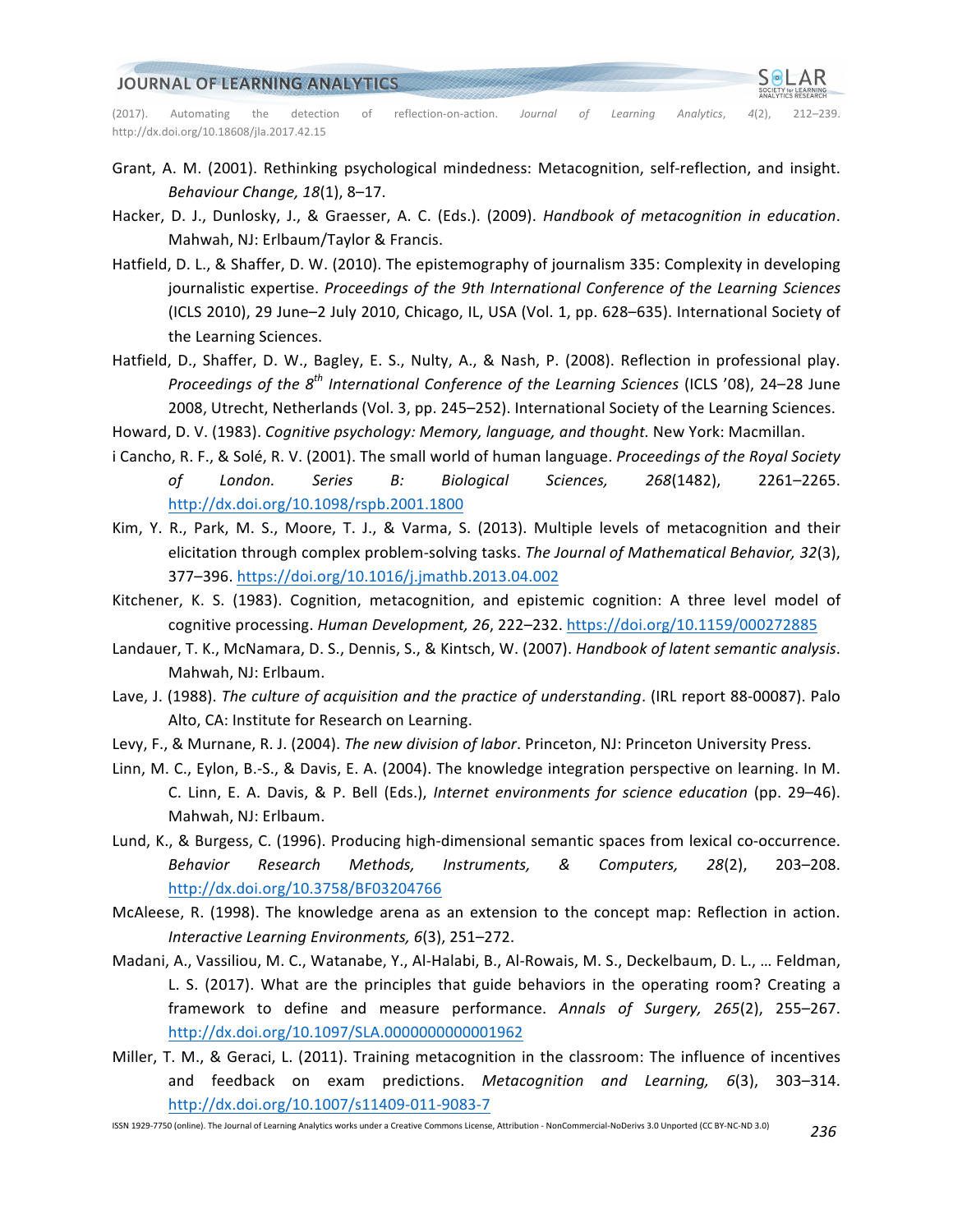

(2017). Automating the detection of reflection-on-action. *Journal of Learning Analytics*, 4(2), 212–239. http://dx.doi.org/10.18608/jla.2017.42.15

- Murnane, R. J., & Levy, F. (1993). Why today's high-school-educated males earn less than their fathers did: The problem and an assessment of responses. *Harvard Educational Review, 63*(1), 1–20. https://doi.org/10.17763/haer.63.1.7585v420548725x0
- Nash, P., & Shaffer, D. W. (2013). Epistemic trajectories: Mentoring in a game design practicum. *Instructional Science, 41*(4), 745–771. http:/dx.doi.org/10.1007/s11251-012-9255-0
- Newman, M. E. (2004). Analysis of weighted networks. *Physical Review E, 70*(5), 056131. https://doi.org/10.1103/PhysRevE.70.056131
- Novak, J. D., & Cañas, A. J. (2006). *The theory underlying concept maps and how to construct them.* Pensacola, FL: Florida Institute for Human and Machine Cognition.
- Palinscar, A. S., & Brown, A. L. (1984). Reciprocal teaching of comprehension-fostering and comprehension-monitoring activities. *Cognition and Instruction, 1*(2), 117–175. http://dx.doi.org/10.1207/s1532690xci0102\_1
- Powell, W. W., & Snellman, K. (2004). The knowledge economy. Annual Review of Sociology, 199-220.
- Ruckelshaus, C., & Leberstein, S. (2014). *Manufacturing low pay: Declining wages in the jobs that built America's middle class.* http://www.nelp.org/page/-/Justice/2014/Manufacturing-Low-Pay-Declining-Wages-Jobs-Built-Middle-Class.pdf?nocdn=1
- Rupp, A. A., Gushta, M., Mislevy, R. J., & Shaffer, D. W. (2010). Evidence-centered design of epistemic games: Measurement principles for complex learning environments. The Journal of Technology, Learning and Assessment, 8(4). https://ejournals.bc.edu/ojs/index.php/jtla/article/view/1623
- Schön, D. A. (1983). *The reflective practitioner: How professionals think in action*. London: Temple Smith.
- Schön, D. A. (1984). The architectural studio as an exemplar of education for reflection-in-action. *Journal of Architectural Education, 38*(1), 2–9. http://dx.doi.org/10.1080/10464883.1984.10758345
- Schön, D. A. (1987). *Educating the reflective practitioner: Toward a new design for teaching and learning* in the professions. San Francisco, CA: Jossey-Bass.
- Schön, D. A. (1992). The crisis of professional knowledge and the pursuit of an epistemology of practice. Journal of Interprofessional Care, 6(1), 49-63. http://dx.doi.org/10.3109/13561829209049595
- Schön, D. A. (1995). Knowing-in-action: The new scholarship requires a new epistemology. *Change,* November/December, 27-34. http://dx.doi.org/10.1080/00091383.1995.10544673
- Shaffer, D. W. (2006). Epistemic frames for epistemic games. *Computers and Education, 46*(3), 223–234. http://dx.doi.org/10.1016/j.compedu.2005.11.003
- Shaffer, D. W. (2012). Models of situated action: Computer games and the problem of transfer. In C. Steinkuehler, K. Squire, & S. Barab (Eds.), *Games, learning, and society: Learning and meaning in the digital age* (pp. 403–433). Cambridge, UK: Cambridge University Press
- Shaffer, D. W., Hatfield, D., Svarovsky, G., Nash, P. Nulty, A., Bagley, E., Franke, K., Rupp, A. A., & Mislevy, J. R. (2009). Epistemic network analysis: A prototype for 21st century assessment of learning. The International Journal of Learning and Media, 1(2), 33–53. http://dx.doi.org/10.1162/ijlm.2009.0013
- Shaffer, D. W., Rogers, B., Eagan, B. R., & Marquart, C. (2016). rhoR: Rho for inter-rater reliability [Computer software]. https://CRAN.R-project.org/package=rhoR.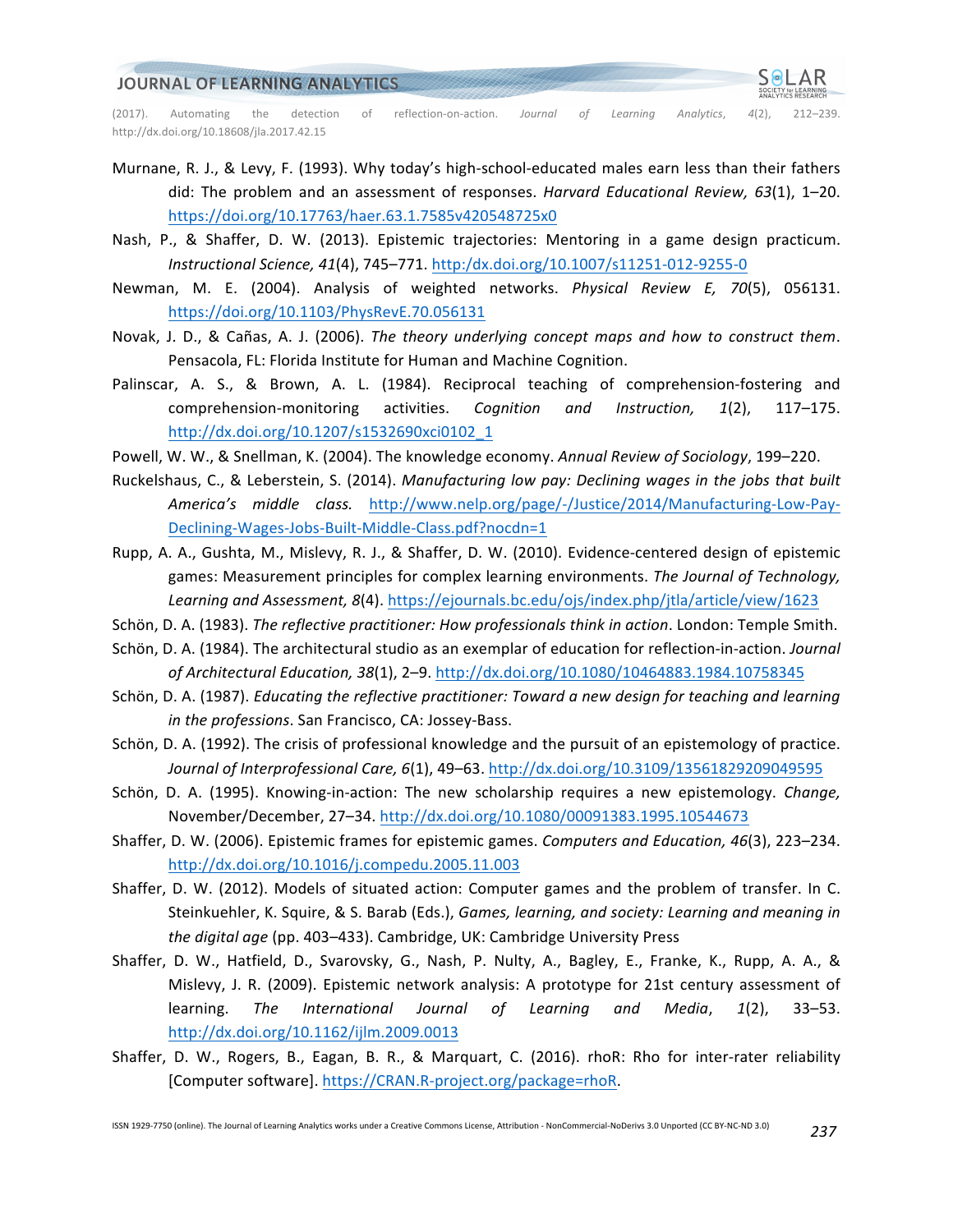

- Siebert-Evenstone, A. L., Arastoopour, G., Collier, W., Swiecki, Z., Ruis, A. R., & Shaffer, D. W. (2016). In search of conversational grain size: Modeling semantic structure using moving stanza windows. In C.<sup>-</sup>K. Looi, J. Polman, U. Cress, & P. Reimann (Eds.), *Transforming learning, empowering learners: Proceedings of the 12<sup>th</sup> International Conference of the Learning Sciences (ICLS '16),* 20–24 June 2016, Singapore (Vol. 1, pp. 631–638).
- Southavilay, V., Yacef, K., Reimann, P., & Calvo, R. A. (2013). Analysis of collaborative writing processes using revision maps and probabilistic topic models. *Proceedings of the 3<sup>rd</sup> International* Conference on Learning Analytics and Knowledge (LAK '13), 8-12 April 2013, Leuven, Belgium (pp. 38-47). New York: ACM. http://dx.doi.org/10.1145/2460296.2460307
- Spector, J. M., Merrill, M. D., Elen, J., & Bishop, M. J. (2013). *Handbook of research on educational* communications and technology. Springer Science & Business.
- Svarovsky, G. N., & Shaffer, D. W. (2006). Design meetings and design notebooks as tools for reflection in the engineering design course. *Proceedings of the 36<sup>th</sup> Annual Frontiers in Education* Conference (FIE 2006), 27 October-1 November 2006, San Diego, CA, USA (pp. 7-12). IEEE.
- Tang, J., Meng, Z., Nguyen, X., Mei, Q., & Zhang, M. (2014). Understanding the limiting factors of topic modeling via posterior contraction analysis. *Proceedings of the 31<sup>st</sup> International Conference on Machine Learning, PMLR, 32*(1), 190–198.
- Ullmann, T. D., Wild, F., & Scott, P. (2012). Comparing automatically detected reflective texts with human judgements. *Proceedings of the 2<sup>nd</sup> Workshop on Awareness and Reflection in Technology-Enhanced Learning* (AR-TEL '12), 18 September 2013, Saarbrucken, Germany (pp. 101–116).
- Usher, R., & Bryant, I. (1997). *Adult education and the postmodern challenge*. London: Routledge.
- Velardi, P., Fabriani, P., & Missikoff, M. (2001). Using text processing techniques to automatically enrich a domain ontology. *Proceedings of the International Conference on Formal Ontology in Information Systems* (FOIS '01), 17-19 October 2001, Ogunquit, Maine, USA (pp. 270-284). New York: ACM. http://dx.doi.org/10.1145/505168.505194
- Veenman, M. V., Van Hout-Wolters, B. H., & Afflerbach, P. (2006). Metacognition and learning: Conceptual and methodological considerations. *Metacognition and Learning, 1*(1), 3-14. http://dx.doi.org/10.1007/s11409-006-6893-0
- Weeber, M., Klein, H., de Jong-van den Berg, L., & Vos, R. (2001). Using concepts in literature-based discovery: Simulating Swanson's Raynaud-fish oil and migraine-magnesium discoveries. Journal *of the American Society for Information Science and Technology, 52*(7), 548–557. http://dx.doi.org/10.1002/asi.1104
- White, S., & Feiner, S. (2009). SiteLens: Situated visualization techniques for urban site visits. *Proceedings of the SIGCHI Conference on Human Factors in Computing Systems* (CHI '09), 4–9 April 2009, Boston, MA, USA (pp. 1117–1120). New York: ACM. http://dx.doi.org/10.1145/1518701.1518871
- Wood, D., Bruner, J., & Ross, G. (1976). The role of tutoring in problem solving. *Journal of Child Psychology and Child Psychiatry, 17*, 89−100. http://dx.doi.org/10.1111/j.1469- 7610.1976.tb00381.x